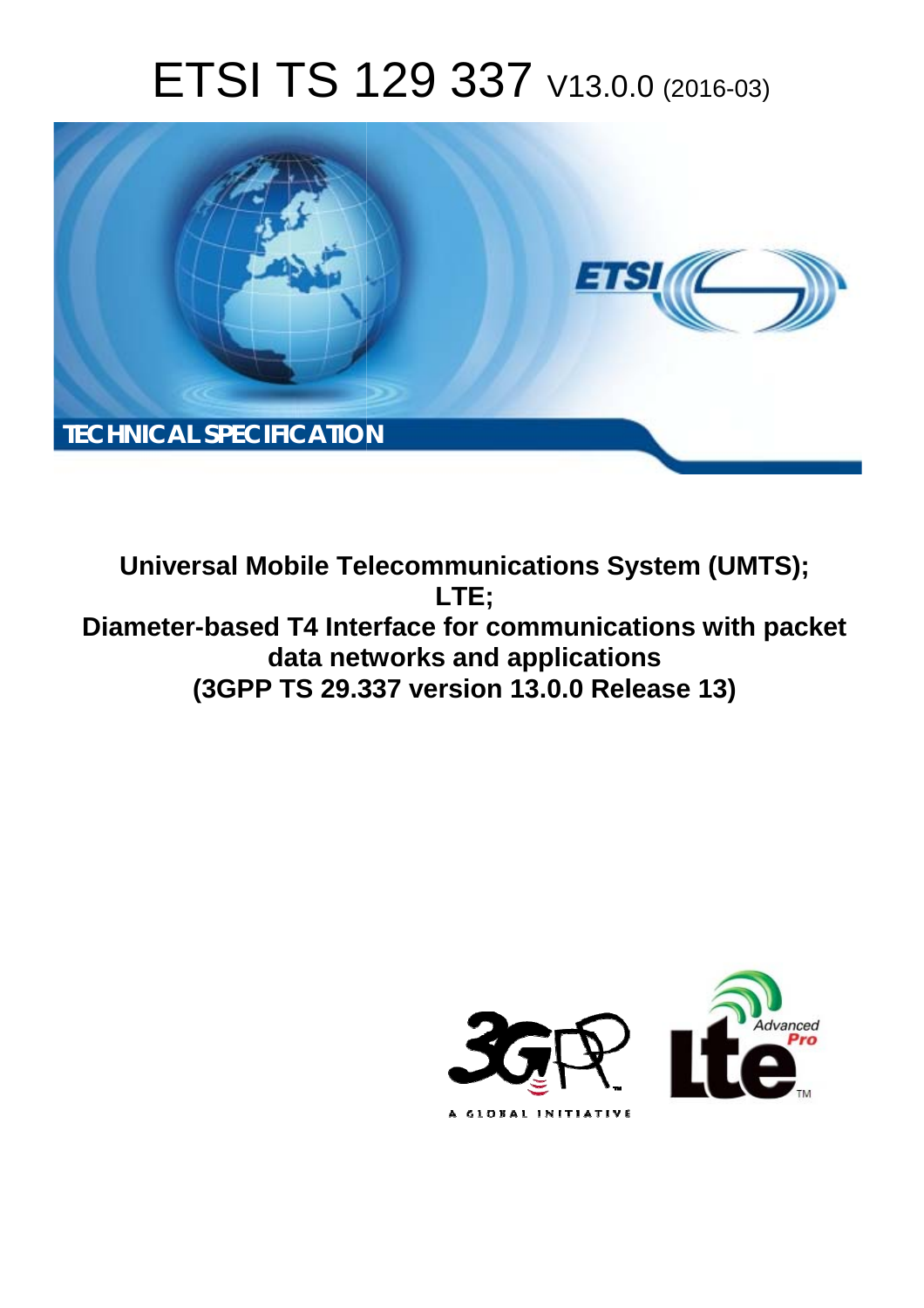Reference RTS/TSGC-0429337vd00

> Keywords LTE, UMTS

#### *ETSI*

#### 650 Route des Lucioles F-06921 Sophia Antipolis Cedex - FRANCE

Tel.: +33 4 92 94 42 00 Fax: +33 4 93 65 47 16

Siret N° 348 623 562 00017 - NAF 742 C Association à but non lucratif enregistrée à la Sous-Préfecture de Grasse (06) N° 7803/88

#### *Important notice*

The present document can be downloaded from: <http://www.etsi.org/standards-search>

The present document may be made available in electronic versions and/or in print. The content of any electronic and/or print versions of the present document shall not be modified without the prior written authorization of ETSI. In case of any existing or perceived difference in contents between such versions and/or in print, the only prevailing document is the print of the Portable Document Format (PDF) version kept on a specific network drive within ETSI Secretariat.

Users of the present document should be aware that the document may be subject to revision or change of status. Information on the current status of this and other ETSI documents is available at <http://portal.etsi.org/tb/status/status.asp>

If you find errors in the present document, please send your comment to one of the following services: <https://portal.etsi.org/People/CommiteeSupportStaff.aspx>

#### *Copyright Notification*

No part may be reproduced or utilized in any form or by any means, electronic or mechanical, including photocopying and microfilm except as authorized by written permission of ETSI.

The content of the PDF version shall not be modified without the written authorization of ETSI. The copyright and the foregoing restriction extend to reproduction in all media.

> © European Telecommunications Standards Institute 2016. All rights reserved.

**DECT**TM, **PLUGTESTS**TM, **UMTS**TM and the ETSI logo are Trade Marks of ETSI registered for the benefit of its Members. **3GPP**TM and **LTE**™ are Trade Marks of ETSI registered for the benefit of its Members and of the 3GPP Organizational Partners.

**GSM**® and the GSM logo are Trade Marks registered and owned by the GSM Association.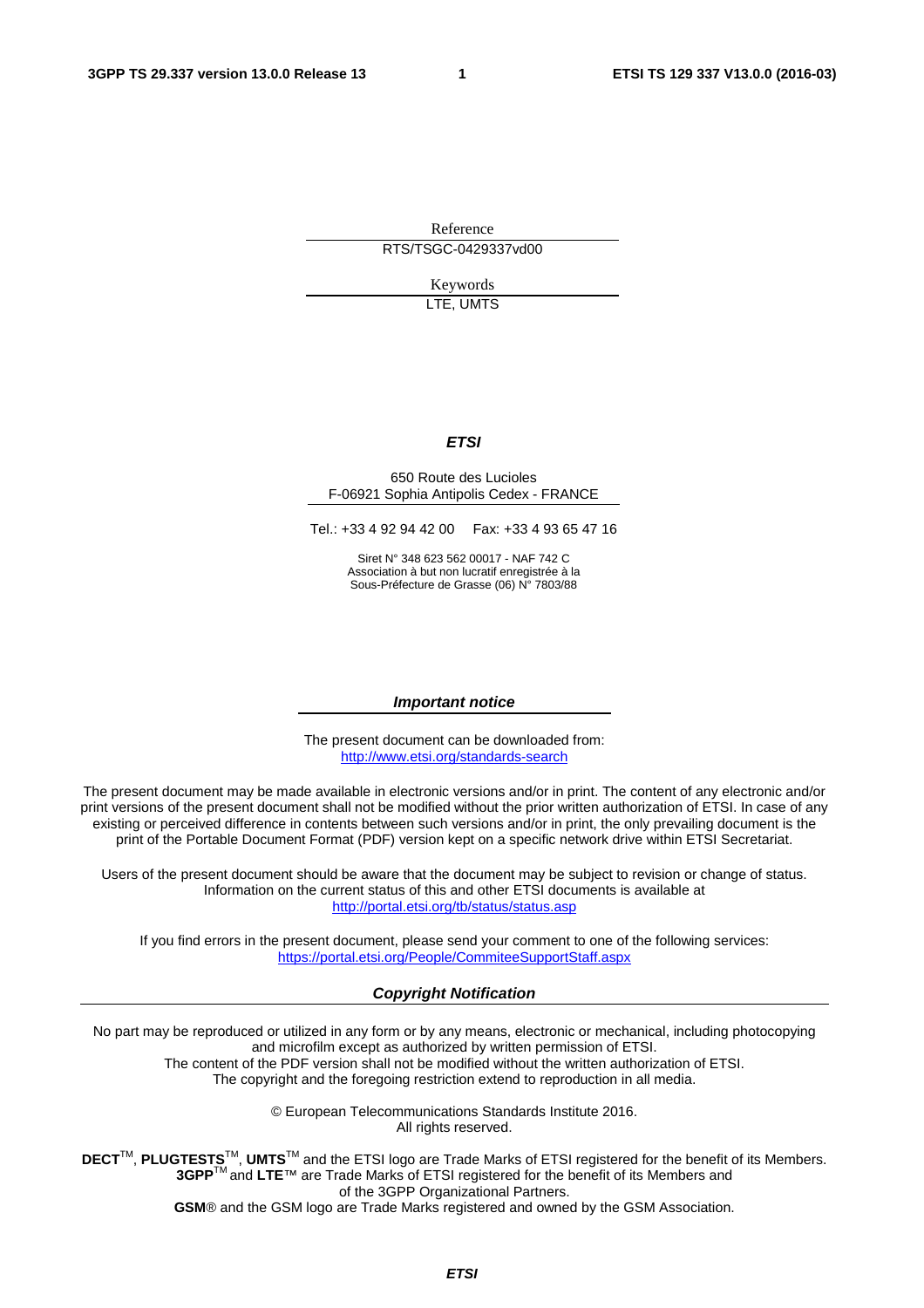## Intellectual Property Rights

IPRs essential or potentially essential to the present document may have been declared to ETSI. The information pertaining to these essential IPRs, if any, is publicly available for **ETSI members and non-members**, and can be found in ETSI SR 000 314: *"Intellectual Property Rights (IPRs); Essential, or potentially Essential, IPRs notified to ETSI in respect of ETSI standards"*, which is available from the ETSI Secretariat. Latest updates are available on the ETSI Web server ([https://ipr.etsi.org/\)](https://ipr.etsi.org/).

Pursuant to the ETSI IPR Policy, no investigation, including IPR searches, has been carried out by ETSI. No guarantee can be given as to the existence of other IPRs not referenced in ETSI SR 000 314 (or the updates on the ETSI Web server) which are, or may be, or may become, essential to the present document.

## Foreword

This Technical Specification (TS) has been produced by ETSI 3rd Generation Partnership Project (3GPP).

The present document may refer to technical specifications or reports using their 3GPP identities, UMTS identities or GSM identities. These should be interpreted as being references to the corresponding ETSI deliverables.

The cross reference between GSM, UMTS, 3GPP and ETSI identities can be found under [http://webapp.etsi.org/key/queryform.asp.](http://webapp.etsi.org/key/queryform.asp)

## Modal verbs terminology

In the present document "**shall**", "**shall not**", "**should**", "**should not**", "**may**", "**need not**", "**will**", "**will not**", "**can**" and "**cannot**" are to be interpreted as described in clause 3.2 of the [ETSI Drafting Rules](http://portal.etsi.org/Help/editHelp!/Howtostart/ETSIDraftingRules.aspx) (Verbal forms for the expression of provisions).

"**must**" and "**must not**" are **NOT** allowed in ETSI deliverables except when used in direct citation.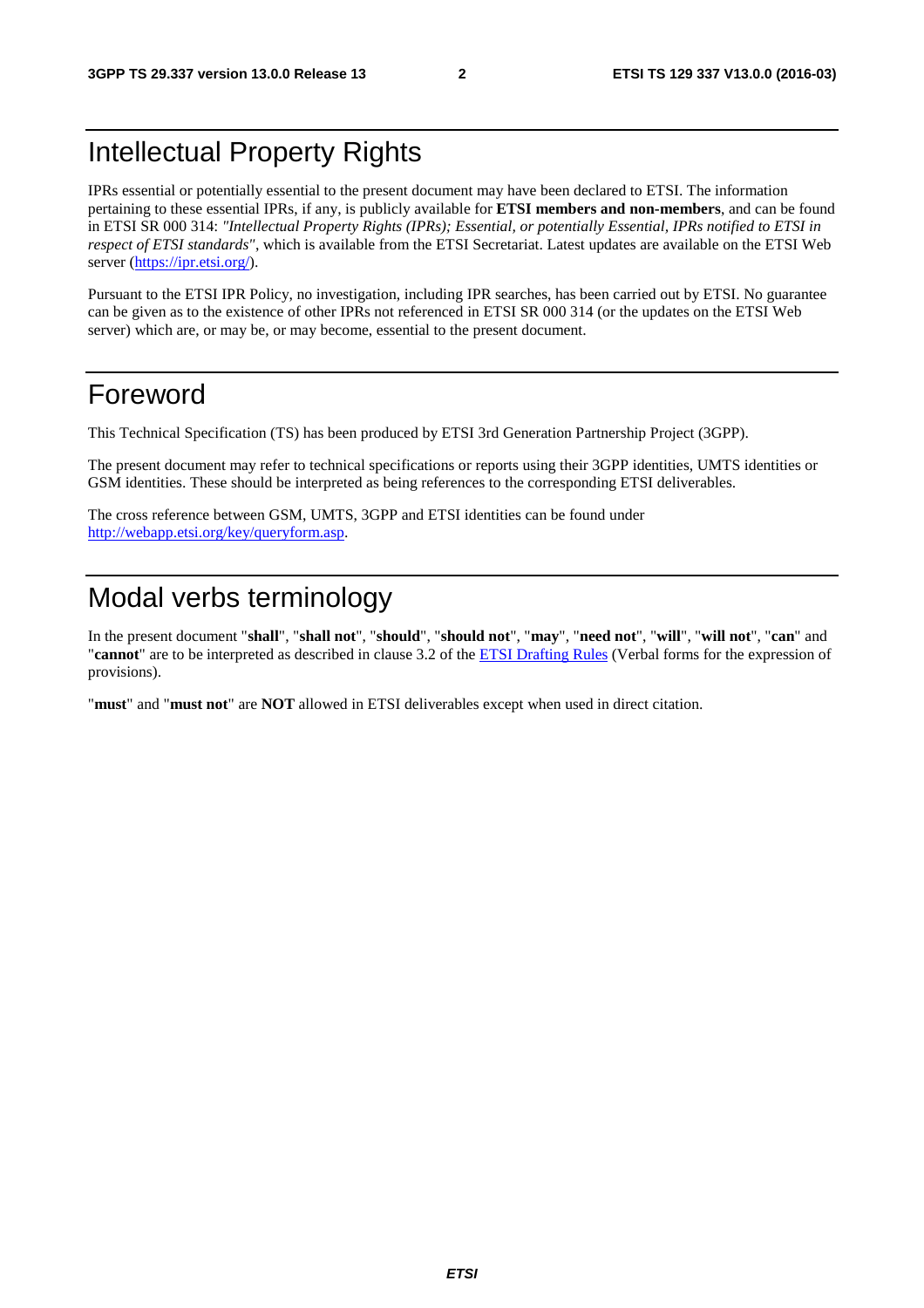$\mathbf{3}$ 

## Contents

| 1       |  |
|---------|--|
| 2       |  |
| 3       |  |
| 3.1     |  |
| 4       |  |
| 5       |  |
| 5.1     |  |
| 5.2     |  |
| 5.2.1   |  |
| 5.2.1.1 |  |
| 5.2.1.2 |  |
| 5.2.1.3 |  |
| 5.2.2   |  |
| 5.2.2.1 |  |
| 5.2.2.2 |  |
| 5.2.2.3 |  |
| 6       |  |
| 6.1     |  |
| 6.1.1   |  |
| 6.1.2   |  |
| 6.1.3   |  |
| 6.1.4   |  |
| 6.1.5   |  |
| 6.1.6   |  |
| 6.1.7   |  |
| 6.1.8   |  |
| 6.1.9   |  |
| 6.2     |  |
| 6.2.1   |  |
| 6.2.2   |  |
| 6.2.3   |  |
| 6.2.4   |  |
| 6.2.5   |  |
|         |  |
| 6.2.6   |  |
| 6.3     |  |
| 6.3.1   |  |
| 6.3.2   |  |
| 6.3.3   |  |
| 6.3.4   |  |
| 6.3.5   |  |
| 6.3.6   |  |
| 6.3.7   |  |
| 7       |  |
| 7.1     |  |
| 7.2     |  |
| 7.3     |  |
| 7.3.1   |  |
|         |  |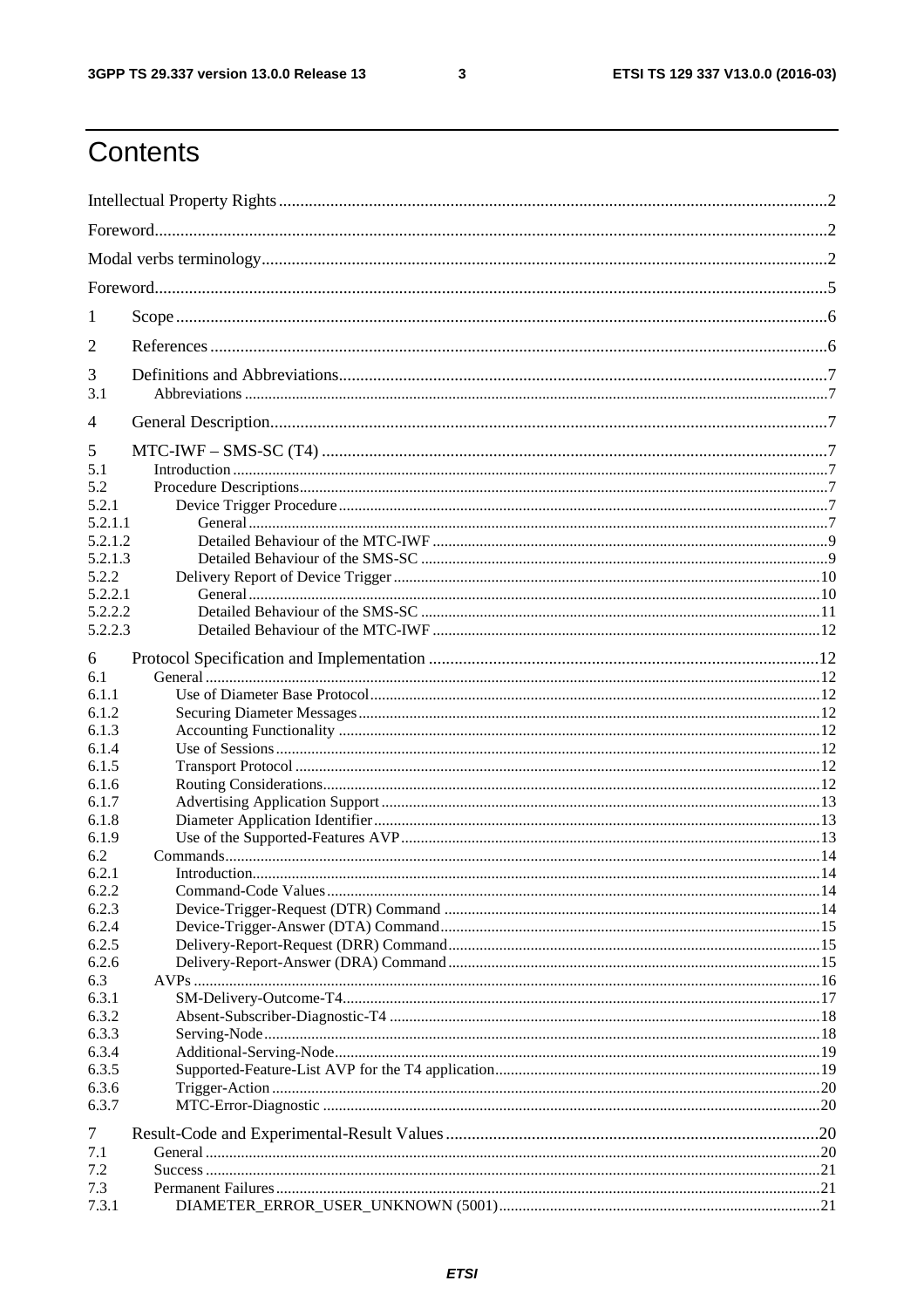| 7.3.7 |  |
|-------|--|
| 7.3.6 |  |
| 7.3.5 |  |
| 7.3.4 |  |
| 7.3.3 |  |
| 7.3.2 |  |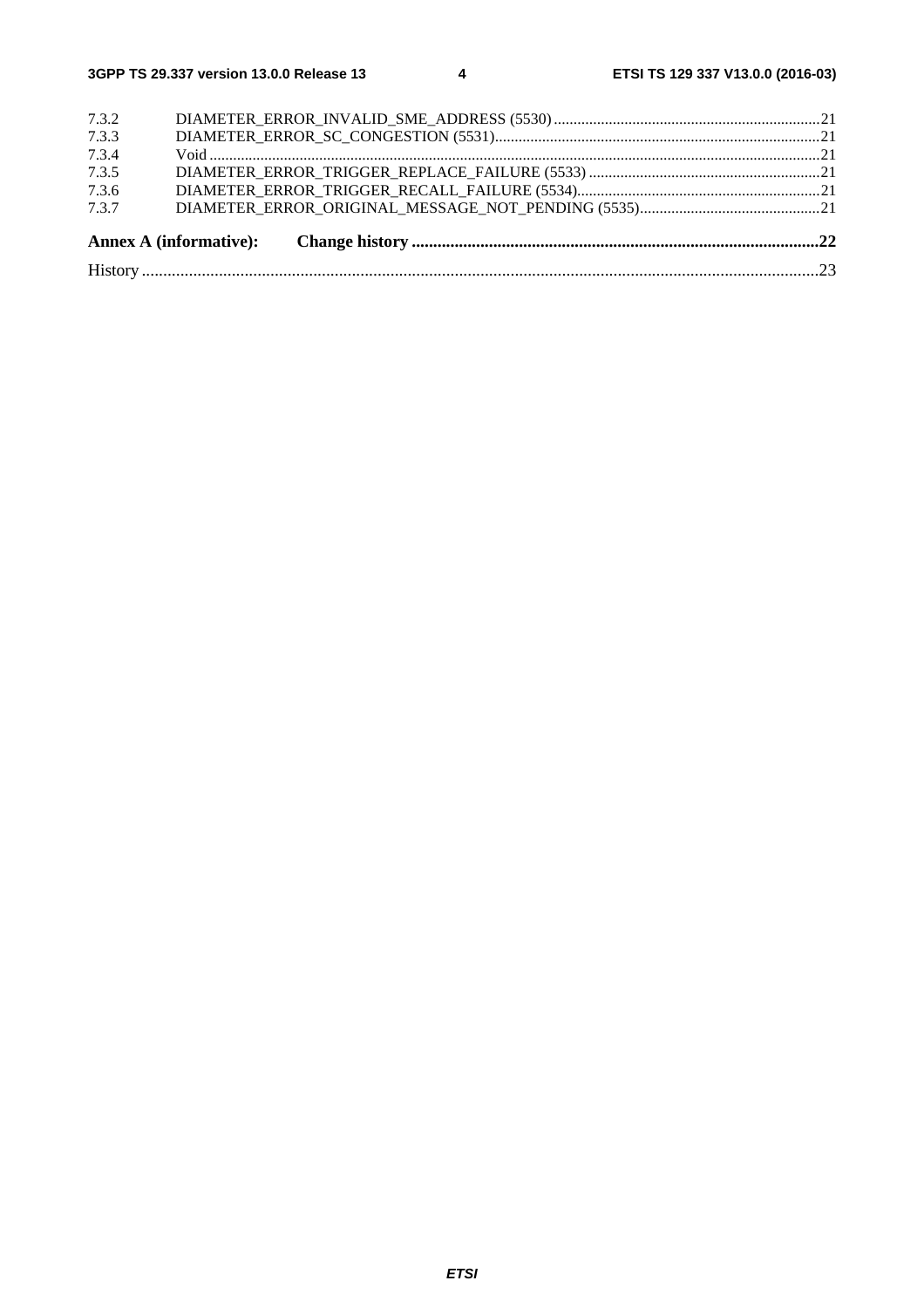## Foreword

This Technical Specification has been produced by the 3<sup>rd</sup> Generation Partnership Project (3GPP).

The contents of the present document are subject to continuing work within the TSG and may change following formal TSG approval. Should the TSG modify the contents of the present document, it will be re-released by the TSG with an identifying change of release date and an increase in version number as follows:

Version x.y.z

where:

- x the first digit:
	- 1 presented to TSG for information;
	- 2 presented to TSG for approval;
	- 3 or greater indicates TSG approved document under change control.
- y the second digit is incremented for all changes of substance, i.e. technical enhancements, corrections, updates, etc.
- z the third digit is incremented when editorial only changes have been incorporated in the document.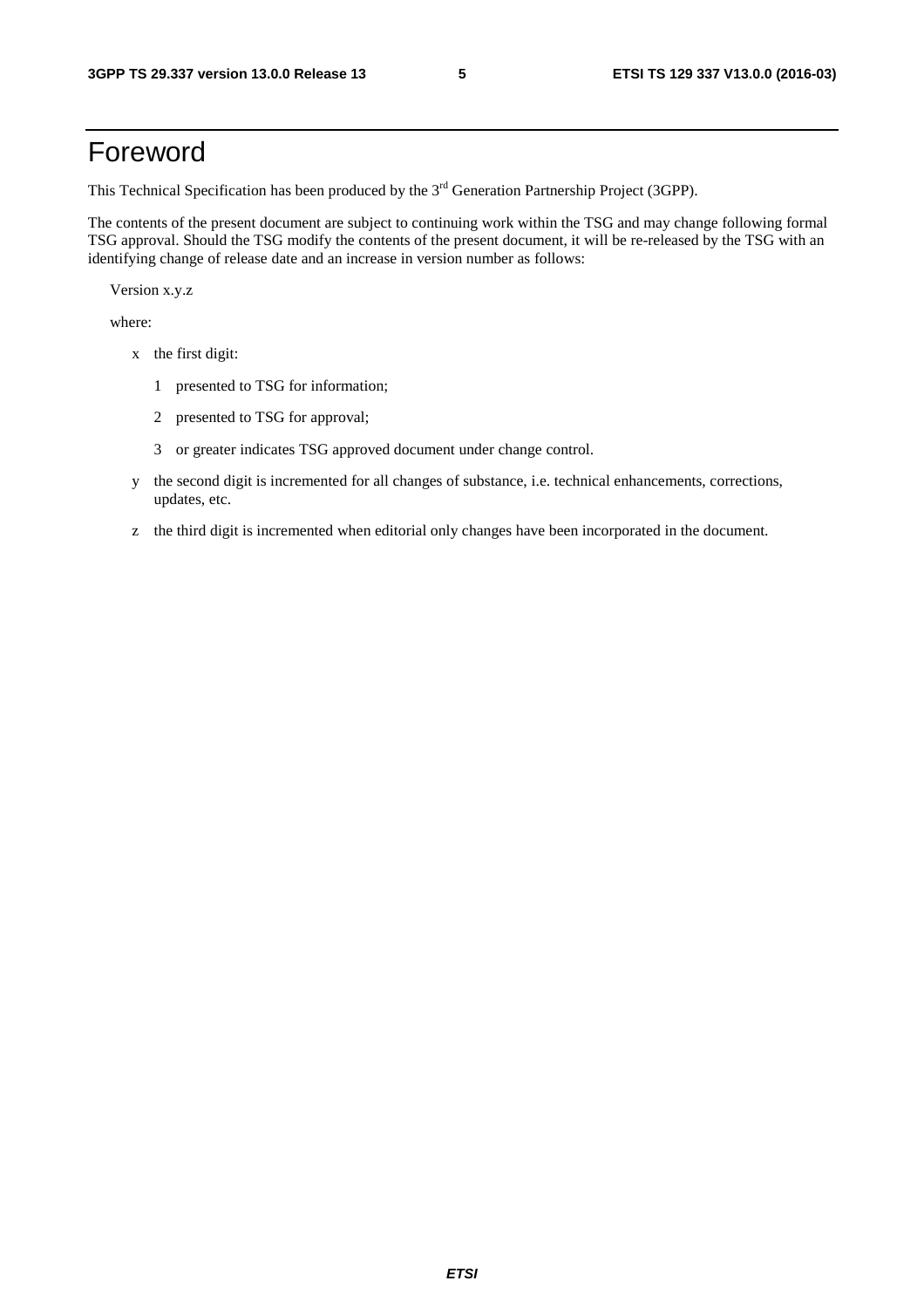### 1 Scope

The present document describes the Diameter based interface between the Machine Type Communications-InterWorking Function (MTC-IWF) and the Short Message Service-Service Centre (SMS-SC) for communications with packet data networks and applications.

This specification defines the Diameter application for the T4 reference point between the MTC-IWF and the SMS-SC. The interactions between the MTC-IWF and the SMS-SC are specified.

The stage 2 description for communications with packet data networks and applications (architecture and functionality) is specified in the 3GPP TS 23.682 [2].

### 2 References

The following documents contain provisions which, through reference in this text, constitute provisions of the present document.

- References are either specific (identified by date of publication, edition number, version number, etc.) or non-specific.
- For a specific reference, subsequent revisions do not apply.
- For a non-specific reference, the latest version applies. In the case of a reference to a 3GPP document (including a GSM document), a non-specific reference implicitly refers to the latest version of that document *in the same Release as the present document*.
- [1] 3GPP TR 21.905: "Vocabulary for 3GPP Specifications".
- [2] 3GPP TS 23.682: "Architecture enhancements to facilitate communications with packet data networks and applications".
- [3] IETF RFC 3588: "Diameter Base Protocol".
- [4] 3GPP TS 33.210: "3G Security; Network Domain Security; IP Network Layer Security".
- [5] IETF RFC 4960: "Stream Control Transmission Protocol".
- [6] 3GPP TS 29.229: "Cx and Dx interfaces based on the Diameter protocol".
- [7] 3GPP TS 29.228: "IP multimedia (IM) Subsystem Cx and Dx Interfaces; Signalling flows and Message Elements".
- [8] 3GPP TS 23.003: "Numbering, addressing and identification".
- [9] 3GPP TS 23.040: "Technical realization of the Short Message Service (SMS)".
- [10] IETF RFC 5234: "Augmented BNF for Syntax Specifications: ABNF".
- [11] 3GPP TS 29.329: "Sh Interface based on the Diameter protocol".
- [12] 3GPP TS 29.336: "Home Subscriber Server (HSS) diameter interfaces for interworking with packet data networks and applications".
- [13] 3GPP TS 29.338: "Diameter based protocols to support SMS capable MMEs".
- [14] 3GPP TS 29.173: "Diameter-based SLh interface for Control Plane LCS".
- [15] 3GPP TS 29.368: "Tsp interface protocol between the MTC Interworking Function (MTC-IWF) and Service Capability Server (SCS)".
- [16] 3GPP TS 29.272: "Mobility Management Entity (MME) and Serving GPRS Support Node (SGSN) related interfaces based on Diameter protocol".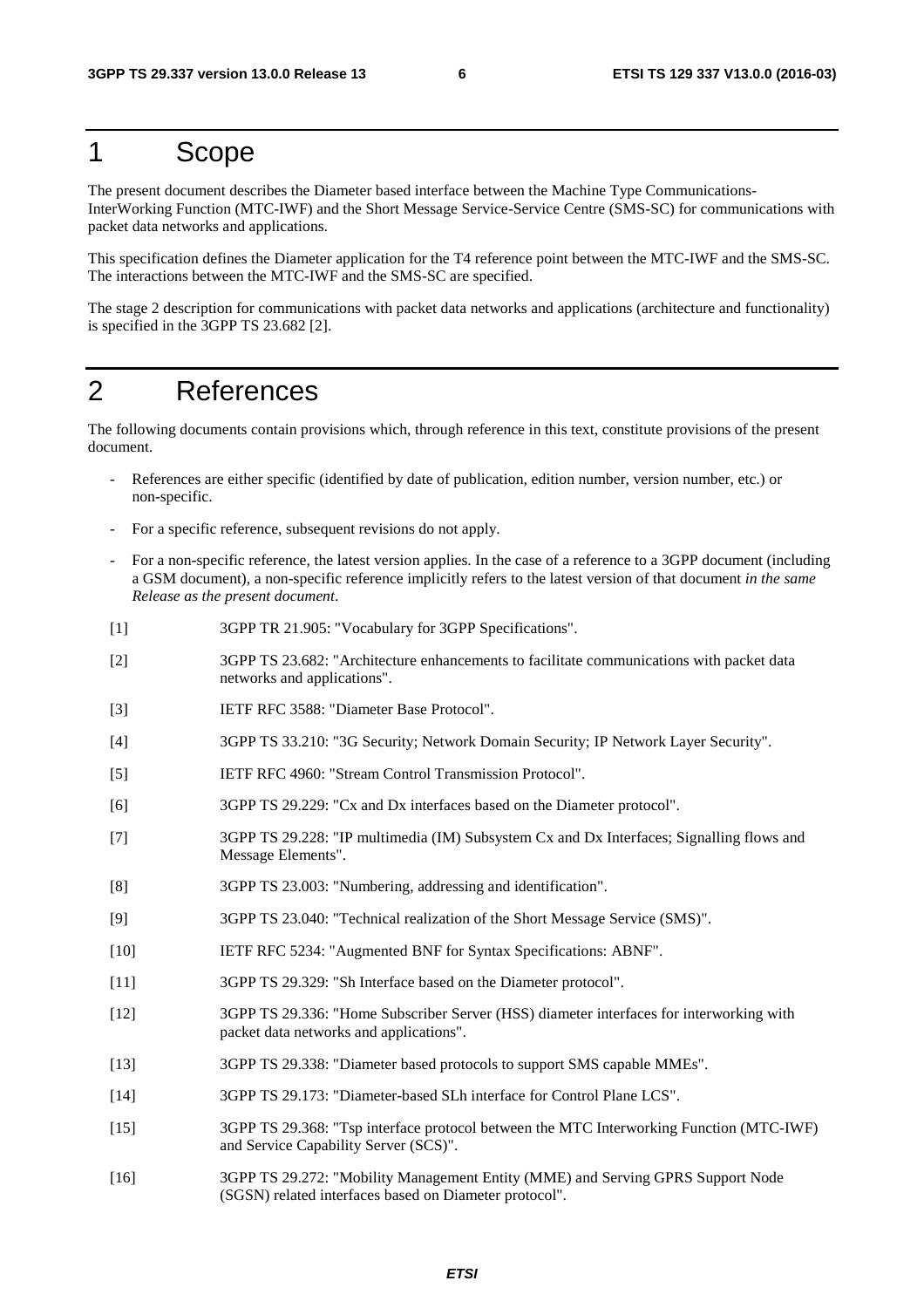[17] IETF RFC 4006: "Diameter Credit-Control Application".

## 3 Definitions and Abbreviations

### 3.1 Abbreviations

For the purposes of the present document, the abbreviations given in TR 21.905 [1] and the following apply. An abbreviation defined in the present document takes precedence over the definition of the same abbreviation, if any, in TR 21.905 [1].

| <b>ABNF</b> | <b>Augmented Backus-Naur Form</b>          |
|-------------|--------------------------------------------|
| <b>AVP</b>  | Attribute-Value Pair                       |
| C           | Conditional                                |
| <b>IANA</b> | <b>Internet Assigned Numbers Authority</b> |
| <b>MTC</b>  | Machine-Type Communications                |
| MTC-IWF     | <b>MTC</b> Interworking Function           |
| ∩           | Optional                                   |
| <b>SCS</b>  | Service Capability Server                  |
|             |                                            |

## 4 General Description

The T4 reference point between the MTC-IWF and the SMS-SC is an intra PLMN interface, as defined in the 3GPP TS 23.682 [7].

This document describes the T4 interface related procedures, message parameters and protocol specifications.

The T4 interface allows transfer of device trigger from MTC-IWF to SMS-SC inside HPLMN domain, along with the serving SGSN/MME/MSC identities, and allows SMS-SC to report to MTC-IWF the submission outcome of a device trigger and the success or failure of delivering the device trigger to the UE.

## 5 MTC-IWF – SMS-SC (T4)

### 5.1 Introduction

This section describes the Diameter-based T4 interface related procedures and information elements exchanged between the MTC-IWF and the SMS-SC.

In the tables that describe the Information Elements transported by each Diameter command, each Information Element is marked as (M) Mandatory, (C) Conditional or (O) Optional in the "Cat." column. For the correct handling of the Information Element according to the category type, see the description detailed in section 6 of the 3GPP TS 29.228 [7].

### 5.2 Procedure Descriptions

#### 5.2.1 Device Trigger Procedure

#### 5.2.1.1 General

This procedure shall be used between the MTC-IWF and the SMS-SC for device trigger. The procedure shall be invoked by the MTC-IWF and is used:

- to transfer device trigger to SMS-SC inside HPLMN domain;
- to transfer to the SMS-SC the identities of the serving MSC or MME but not both, and/or SGSN, and/or IP-SM-GW serving the user for SMS along with device trigger.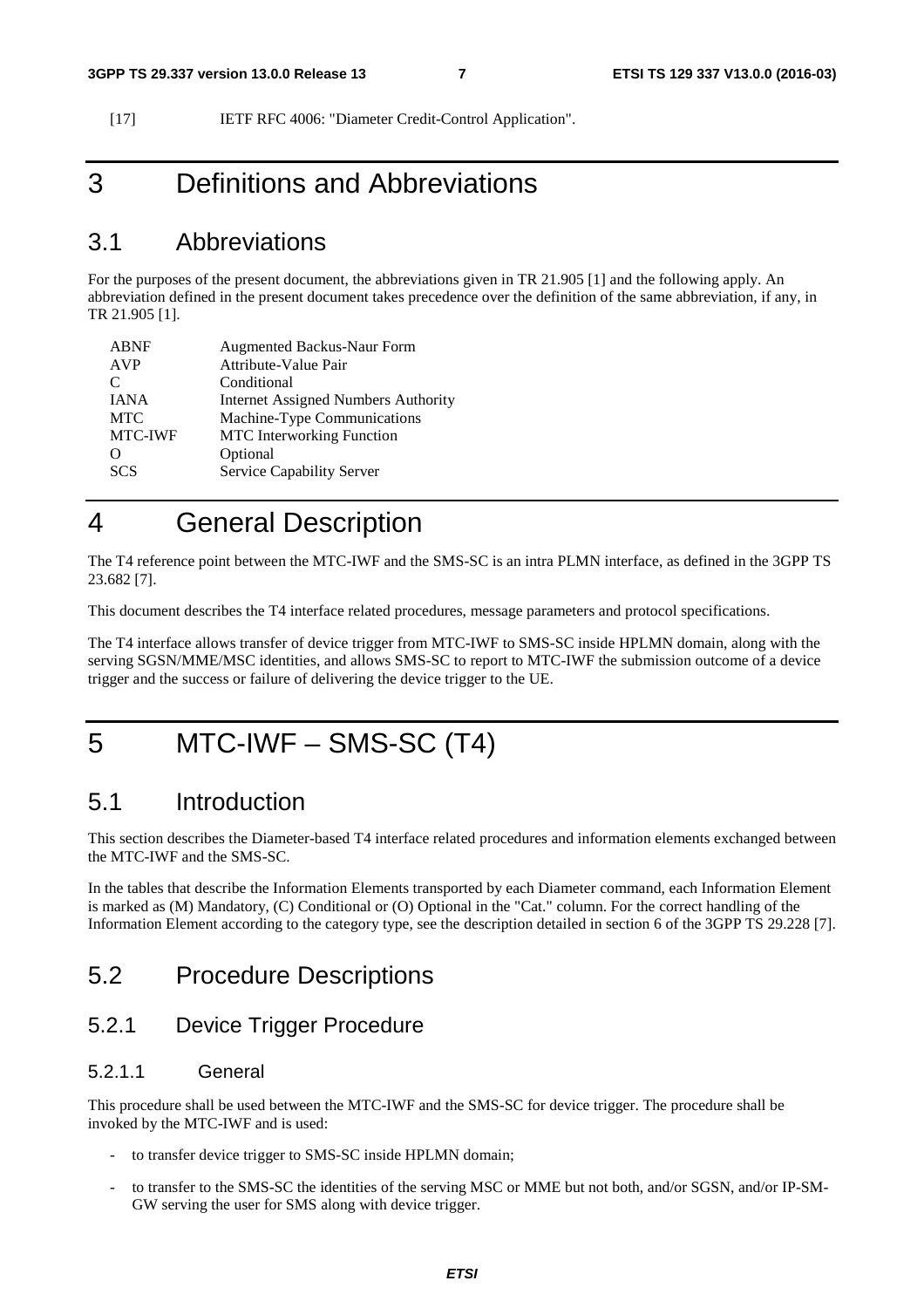- to transfer device trigger replace/recall message to SMS-SC inside HPLMN domain.

This procedure is mapped to the commands Device-Trigger-Request/Answer in the Diameter application specified in chapter 6. Tables 5.2.1.1/1 and 5.2.1.1/2 detail the involved information elements.

|  |  |  |  |  | Table 5.2.1.1/1: Device Trigger Request |
|--|--|--|--|--|-----------------------------------------|
|--|--|--|--|--|-----------------------------------------|

| Information<br><b>Element Name</b>                                         | <b>Mapping to</b><br><b>Diameter AVP</b> | Cat.         | <b>Description</b>                                                                                                                                                                                                                                                                                                                                                                                                                                                                                                                                                                                                                                                 |
|----------------------------------------------------------------------------|------------------------------------------|--------------|--------------------------------------------------------------------------------------------------------------------------------------------------------------------------------------------------------------------------------------------------------------------------------------------------------------------------------------------------------------------------------------------------------------------------------------------------------------------------------------------------------------------------------------------------------------------------------------------------------------------------------------------------------------------|
| User Identifier<br>(See 3GPP TS<br>29.336 [12])                            | User-Identifier                          | M            | This information element shall contain the IMSI of the UE the trigger is to<br>be applied, formatted according to 3GPP TS 23.003 [8], clause 2.2.<br>This Information Element may contain the international ISDN number of<br>the UE the device trigger was delivered, formatted according to 3GPP TS<br>23.003 [8], clause 3.3. The ISDN number shall be present if it is available<br>to the MTC-IWF.<br>This Information Element may contain the external identifier of the UE the<br>device trigger was delivered, formatted according to 3GPP TS 23.003 [8],<br>clause 19.7.2. The external identifier shall be present if it is available to<br>the MTC-IWF. |
| <b>SM RP SMEA</b><br>(See 3GPP TS<br>29.338 [13])                          | SM-RP-SMEA                               | M            | This Information Element shall contain the SME address of the Service<br>Capability Server that is requesting a device trigger to the UE. It shall be<br>encoded according to the formatting rules of the address fields described<br>in 3GPP TS 23.040 [9].                                                                                                                                                                                                                                                                                                                                                                                                       |
| Payload(See<br>3GPP TS 29.368<br>[15]                                      | Payload                                  | M            | This information element shall contain the device triggering payload as<br>received over the Tsp.<br>For device trigger recall, this IE shall be empty.                                                                                                                                                                                                                                                                                                                                                                                                                                                                                                            |
| Serving Node<br>Identity<br>(See 3GPP TS<br>29.173 [14])                   | Serving-Node                             | C            | This information element shall contain the serving node identity, i.e.<br>SGSN/MME/MSC identity serving the UE.<br>It shall be present if it is available to the MTC-IWF, e.g. the MTC-IWF<br>retrieved this information from the HSS.                                                                                                                                                                                                                                                                                                                                                                                                                             |
| <b>Additional Serving</b><br>Node Identity<br>(See 3GPP TS<br>29.173 [14]) | Additional-<br>Serving-Node              | C            | This information element shall contain another serving node identity, e.g.<br>SGSN/MME/MSC identity, if there is any serving the UE.<br>There may be multiple instances of this information elements.                                                                                                                                                                                                                                                                                                                                                                                                                                                              |
| <b>Trigger Reference</b><br>Number<br>(See 3GPP TS<br>29.368 [15])         | Reference-<br>Number                     | С            | This information element shall contain the Reference Number related to<br>the device trigger request.<br>It shall be present if it is available to the MTC-IWF, e.g. the MTC-IWF<br>received this information over Tsp.                                                                                                                                                                                                                                                                                                                                                                                                                                            |
| Old Trigger<br>Reference<br>Number<br>(See 3GPP TS<br>29.368 [15])         | Old-Reference-<br>Number                 | C            | This information element shall contain the Reference Number of the<br>device trigger to be replaced.<br>It shall be present if it is available to the MTC-IWF, e.g. the MTC-IWF<br>received this information over Tsp.                                                                                                                                                                                                                                                                                                                                                                                                                                             |
| <b>Validity Time</b><br>(See 3GPP TS<br>29.368 [15])                       | Validity-Time                            | $\mathbf C$  | This information element shall contain the validity time of the device<br>trigger request.<br>It shall be present if it is available to the MTC-IWF, e.g. the MTC-IWF<br>received this information over Tsp.                                                                                                                                                                                                                                                                                                                                                                                                                                                       |
| Priority Indication<br>(See 3GPP TS<br>29.368 [15])                        | Priority-<br>Indication                  | $\mathsf{C}$ | This information element shall contain the priority of the device trigger<br>request<br>It shall be present if it is available to the MTC-IWF, e.g. the MTC-IWF<br>received this information over Tsp.                                                                                                                                                                                                                                                                                                                                                                                                                                                             |
| <b>SMS Application</b><br>Port ID<br>(See 3GPP TS<br>29.368 [15])          | SMS-<br>Application-<br>Port-ID          | C            | This information element shall contain the Application Port ID of the<br>triggering application for the device trigger request.<br>It shall be present if it is available to the MTC-IWF, e.g. the MTC-IWF<br>received this information over Tsp.                                                                                                                                                                                                                                                                                                                                                                                                                  |
| Supported<br>Features<br>(See 3GPP TS<br>29.229 [6])                       | Supported-<br>Features                   | O            | If present, this information element shall contain the list of features<br>supported by the origin host.                                                                                                                                                                                                                                                                                                                                                                                                                                                                                                                                                           |
| <b>Trigger-Action</b><br>(See 6.3.6)                                       | <b>Trigger-Action</b>                    | C            | This information element shall be present for device trigger action replace<br>or recall.<br>This information element may be present for a normal device.                                                                                                                                                                                                                                                                                                                                                                                                                                                                                                          |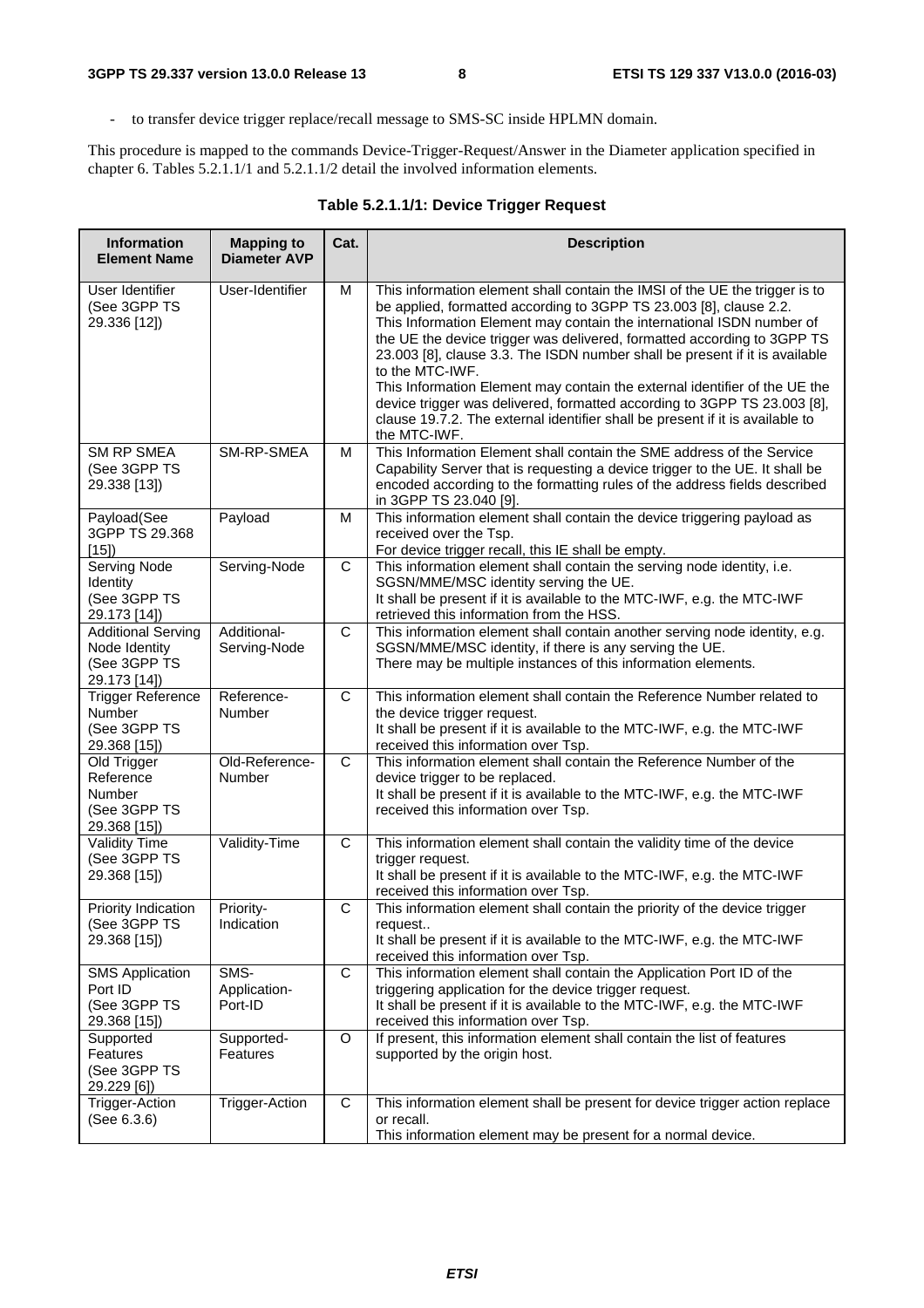| <b>Information</b><br><b>Element</b><br><b>Name</b>                  | <b>Mapping to</b><br><b>Diameter AVP</b> | Cat.         | <b>Description</b>                                                                                                                                                                                                                                                                                                                                                                                                                                                                                                                                                                                                                                                      |
|----------------------------------------------------------------------|------------------------------------------|--------------|-------------------------------------------------------------------------------------------------------------------------------------------------------------------------------------------------------------------------------------------------------------------------------------------------------------------------------------------------------------------------------------------------------------------------------------------------------------------------------------------------------------------------------------------------------------------------------------------------------------------------------------------------------------------------|
| <b>Result</b><br>(See 7)                                             | Result-Code /<br>Experimental-<br>Result | M            | This IE shall contain the result of the operation.<br>The Result-Code AVP shall be used to indicate success / errors as defined in<br>the Diameter Base Protocol.<br>The Experimental-Result AVP shall be used for T4 errors. This is a grouped<br>AVP which shall contain the 3GPP Vendor ID in the Vendor-Id AVP, and the<br>error code in the Experimental-Result-Code AVP.<br>The following errors are applicable:<br>Service Centre Congestion;<br>Invalid Short Message Entity Address;<br>Subscriber not Service Centre Subscriber;<br><b>SM Protocol Error:</b><br>Trigger Replace failed;<br>-<br>Trigger Recall failed;<br>-<br>Original Message not pending. |
| MTC-Error-<br>Diagnostic                                             | MTC-Error-<br>Diagnostic                 | O            | If the Experimental Result indicates either<br>"DIAMETER_ERROR_TRIGGER_REPLACE_FAILURE " or<br>"DIAMETER_ERROR_ORIGINAL_MESSAGE_NOT_PENDING", Error<br>Diagnostic may be present to indicate the reason why the replace has failed.                                                                                                                                                                                                                                                                                                                                                                                                                                     |
| Supported<br>Features<br>(See 3GPP<br>TS 29.229<br>[6]               | Supported-<br>Features                   | O            | If present, this information element shall contain the list of features supported<br>by the origin host.                                                                                                                                                                                                                                                                                                                                                                                                                                                                                                                                                                |
| Old Trigger<br>Reference<br>Number<br>(See 3GPP<br>TS 29.368<br>[15] | Old-Reference-<br>Number                 | $\mathsf{C}$ | This information element shall be included if the SMS-SC was requested to<br>perform device trigger recall or replace. It shall contain the Reference Number<br>of the device trigger which was intended to be replaced or recalled in the<br>request.                                                                                                                                                                                                                                                                                                                                                                                                                  |
| Trigger-<br>Action<br>(see 6.3.6)                                    | <b>Trigger-Action</b>                    | C            | This information element shall be present for device trigger action replace or<br>recall.<br>This information element may be present for a normal device trigger.                                                                                                                                                                                                                                                                                                                                                                                                                                                                                                       |

**Table 5.2.1.1/2: Device Trigger Answer** 

#### 5.2.1.2 Detailed Behaviour of the MTC-IWF

The MTC-IWF shall make use of this procedure to transfer device trigger request received over Tsp interface from SCS to the SMS-SC.

If the MTC-IWF retrieved the IMSI and serving node identities of the UE from the HSS, the MTC-IWF shall include these identities in the request to the SMS-SC.

The MTC-IWF shall include the External Identifier of the UE if received over Tsp interface from SCS.

The MTC-IWF shall include the Old Trigger Reference Number if received over Tsp interface from SCS.

#### 5.2.1.3 Detailed Behaviour of the SMS-SC

When receiving a Device Trigger Request, the SMS-SC shall check the identity of the UE received (i.e. IMSI or MSISDN) if it serves this UE. If not, a Result Code of DIAMETER\_ERROR\_USER\_UNKNOWN shall be returned.

If the SM-RP-SMEA AVP contains an invalid SME address, the SMS-SC shall return a Result Code of DIAMETER\_ERROR\_INVALID\_SME\_ADDRESS.

If the SMS-SC cannot fulfil the received request due to congestion, it shall return a Result Code of DIAMETER\_ERROR\_SC\_CONGESTION.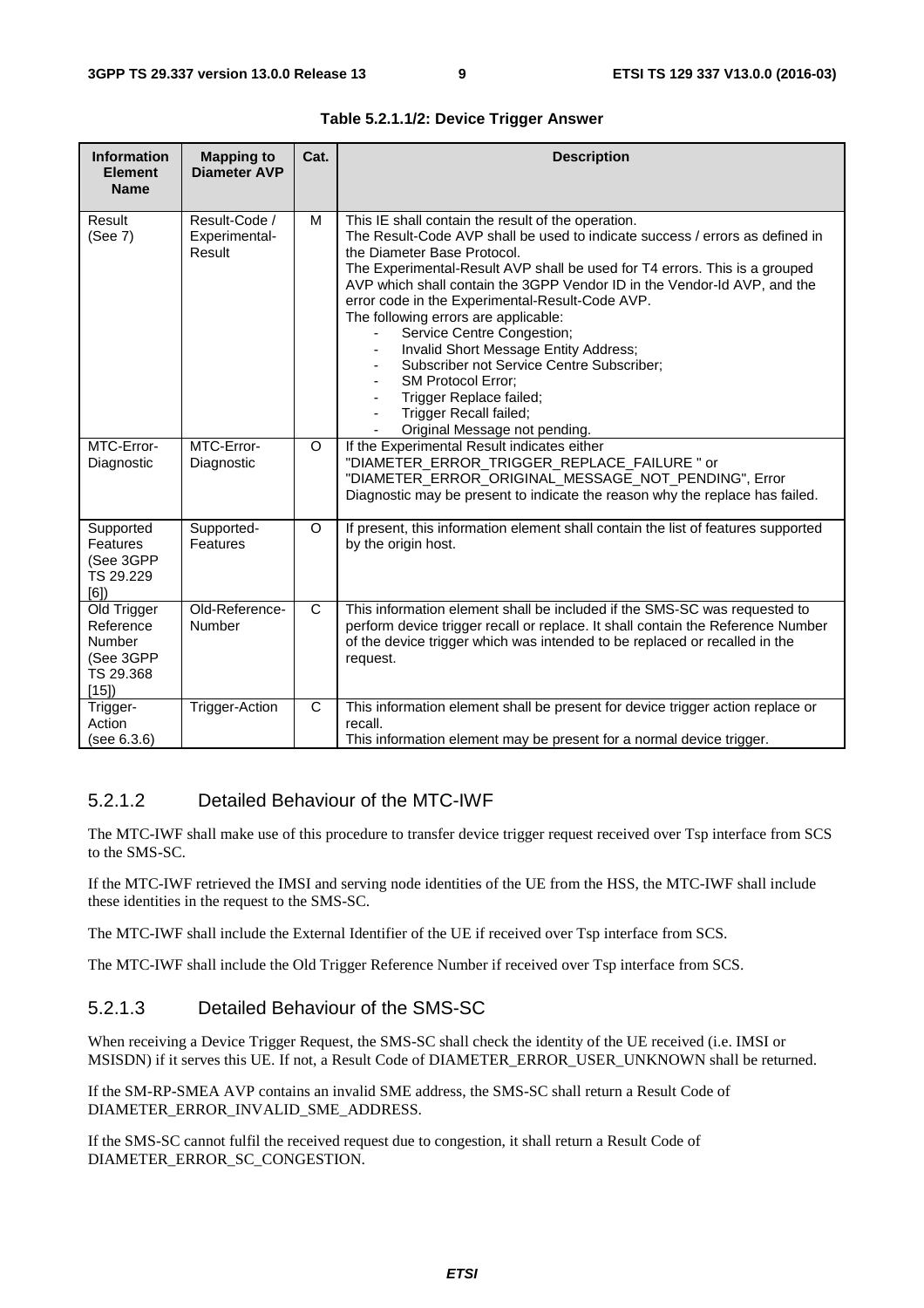If there are routing information (i.e. MSC or MME, SGSN, IP-SM-GW identities serving the UE for SMS) present in the request, the SMS-SC shall use the information for delivery of device trigger request for the UE. The SMS-SC shall return a Result Code of DIAMETER\_SUCCESS to the MTC-IWF.

NOTE: If the IP-SM-GW address is received, the SMS-SC uses the IP-SM-GW as the serving node with highest priority for delivery of device trigger request for the UE.

If there is no routing information (i.e. MSC or MME, SGSN, IP-SM-GW identities serving the UE for SMS) present in the request, the SMS-SC shall send a Report-SM-Delivery-Status message to the HLR in order to update the MWD in the HLR (see 3GPP TS 23.040 [9]).

If Trigger-Action is received from the MTC-IWF and set to TRIGGER (0), SMS-SC shall store the new trigger message received from MTC-IWF.

If Trigger-Action is received from the MTC-IWF and set to RECALL (1), SMS-SC checks if message corresponding to Reference-Number is pending. If trigger message is pending then SMS-SC deletes the old trigger message. The SMS-SC shall return Old-Reference-Number and a Result Code of DIAMETER\_SUCCESS to the MTC-IWF. For the successful scenario the SMS-SC is not required to initiate a device trigger reporting to the device trigger of Old-Reference-Number. If trigger message is not pending then SMS-SC shall return a Result Code of DIAMETER\_ERROR\_ORIGINAL\_MESSAGE\_NOT\_PENDING to the MTC-IWF.

If Trigger-Action is received from the MTC-IWF and set to REPLACE (2), SMS-SC checks if message corresponding to Old-Reference-Number is pending. If trigger message is pending then SMS-SC shall delete the old trigger message and store the new trigger message received from MTC-IWF. The SMS-SC shall return OLD-Reference-Number and a Result Code of DIAMETER\_SUCCESS to the MTC-IWF. For the successful scenario the SMS-SC is not required to initiate a device trigger reporting to the device trigger of Old-Reference-Number. If trigger message is not pending then SMS-SC shall return OLD-Reference-Number and a Result Code of

DIAMETER\_ERROR\_ORIGINAL\_MESSAGE\_NOT\_PENDING to the MTC-IWF and shall interpret the trigger replace message as a new device trigger. If the SMS-SC fails to perform deletion of the old trigger or fails to store the new trigger, it shall not delete the old trigger and shall not store the new trigger and shall return result code of DIAMETER\_ERROR\_TRIGGER\_REPLACE\_FAILURE.

The SMS SC shall use the most appropriate cause code indicating the real reason for the unsuccessful handling of the request message.

If the SMS-SC cannot fulfil the received request for reasons not stated in the above steps, e.g. due to system failure, it shall stop processing the request and set Result-Code to DIAMETER\_UNABLE\_TO\_COMPLY.

#### 5.2.2 Delivery Report of Device Trigger

#### 5.2.2.1 General

This procedure shall be used between the SMS-SC and the MTC-IWF for Delivery Report of Device Trigger. The procedure shall be invoked by the SMS-SC and is used:

- to report the success or failure of delivering the device trigger to the UE.

This procedure is mapped to the commands Delivery-Report-Request/Answer in the Diameter application specified in chapter 6. Tables 5.2.2.1/1 and 5.2.2.1/2 detail the involved information elements.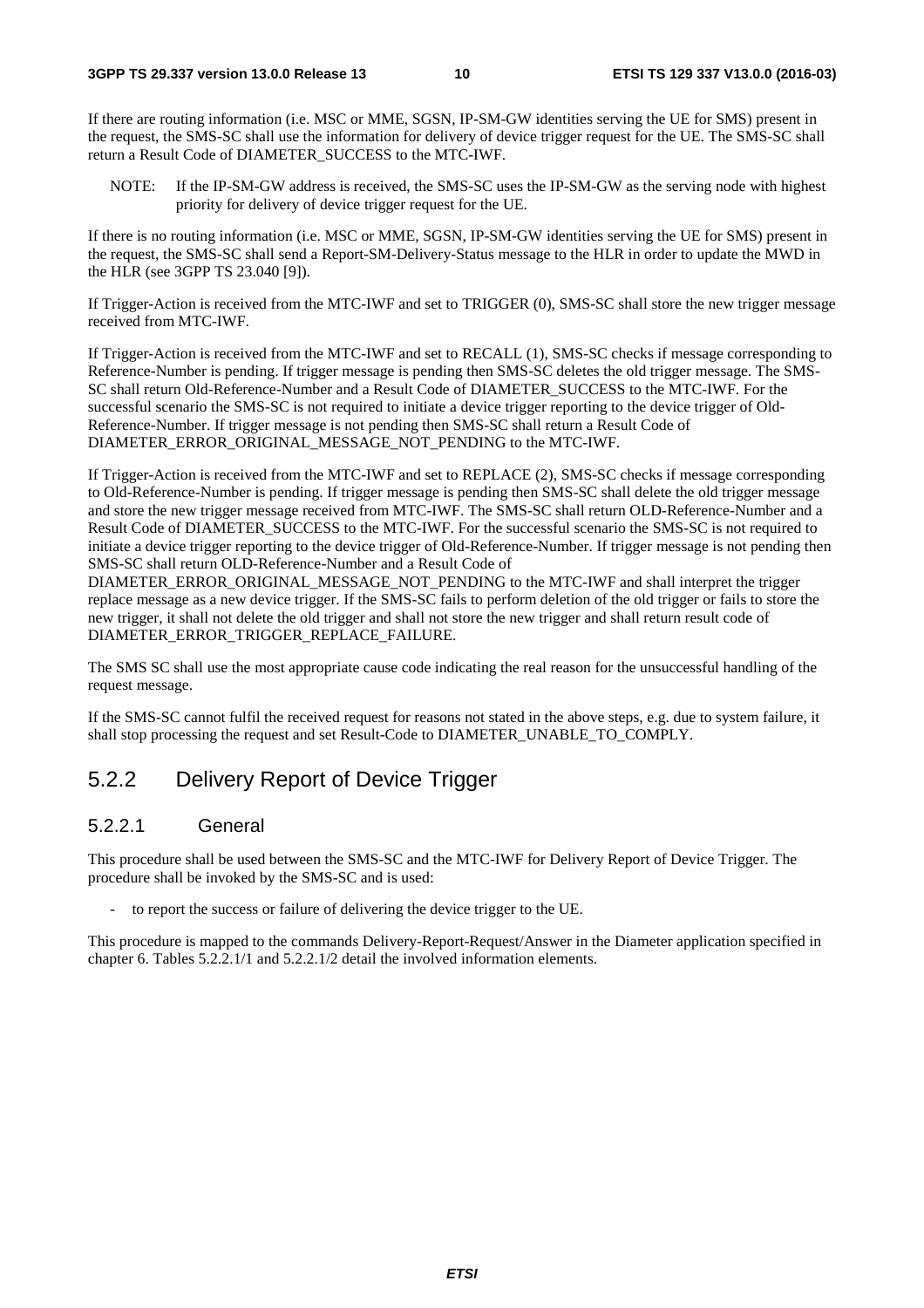| <b>Information</b><br><b>Element Name</b>                      | <b>Mapping to</b><br><b>Diameter AVP</b> | Cat.         | <b>Description</b>                                                                                                                                                                                                                                                                                                                                                                                                                                                                                                                                                                                                                                                      |
|----------------------------------------------------------------|------------------------------------------|--------------|-------------------------------------------------------------------------------------------------------------------------------------------------------------------------------------------------------------------------------------------------------------------------------------------------------------------------------------------------------------------------------------------------------------------------------------------------------------------------------------------------------------------------------------------------------------------------------------------------------------------------------------------------------------------------|
| User Identifier<br>(See 3GPP TS<br>29.336 [12])                | User-Identifier                          | м            | This information element shall contain the IMSI of the UE the device<br>trigger was delivered, formatted according to 3GPP TS 23.003 [8], clause<br>2.2.<br>This Information Element may contain the international ISDN number of<br>the UE the device trigger was delivered, formatted according to 3GPP TS<br>23.003 [8], clause 3.3. The ISDN number shall be present if it is available<br>to the SMS-SC.<br>This Information Element may contain the external identifier of the UE the<br>device trigger was delivered, formatted according to 3GPP TS 23.003 [8],<br>clause 19.7.2. The external identifier shall be present if it is available to<br>the SMS-SC. |
| <b>SM RP SMEA</b><br>(See 3GPP TS<br>29.338 [13])              | SM-RP-SMEA                               | м            | This Information Element shall contain the SME address of the Service<br>Capability Server that is requesting a device trigger to the UE as received<br>from the MTC-IWF.                                                                                                                                                                                                                                                                                                                                                                                                                                                                                               |
| <b>SM Delivery</b><br>Outcome<br>(See 6.3.1)                   | SM-Delivery-<br>Outcome                  | M            | This information element shall be present and indicate one of the following<br>outcomes of the device trigger delivery:<br>Absent subscriber;<br>UE memory capacity exceeded;<br>Successful transfer.                                                                                                                                                                                                                                                                                                                                                                                                                                                                   |
| Absent<br>Subscriber<br>Diagnostic SM<br>(See 6.3.2)           | Absent-<br>Subscriber-<br>Diagnostic-SM  | C            | This information element shall indicate the reason why the subscriber is<br>absent.<br>It shall be present if the device trigger failed to be delivered due to absent<br>subscriber.                                                                                                                                                                                                                                                                                                                                                                                                                                                                                    |
| Trigger<br>Reference<br>Number<br>(See 3GPP TS<br>29.368 [15]) | Reference-<br>Number                     | $\mathsf{C}$ | This information element shall contain the Trigger Reference Number as<br>received from the MTC-IWF for the device trigger.<br>This information element shall be present if it is available in the SMS-SC.                                                                                                                                                                                                                                                                                                                                                                                                                                                              |
| Supported<br>Features<br>(See 3GPP TS<br>29.229 [6])           | Supported-<br>Features                   | O            | If present, this information element shall contain the list of features<br>supported by the origin host.                                                                                                                                                                                                                                                                                                                                                                                                                                                                                                                                                                |

**Table 5.2.2.1/1: Delivery Report Request** 

#### **Table 5.2.2.1/2: Delivery Report Answer**

| <b>Information</b><br><b>Element Name</b>            | <b>Mapping to</b><br><b>Diameter AVP</b> | Cat. | <b>Description</b>                                                                                                                                                                                                                                                                                                                                                             |
|------------------------------------------------------|------------------------------------------|------|--------------------------------------------------------------------------------------------------------------------------------------------------------------------------------------------------------------------------------------------------------------------------------------------------------------------------------------------------------------------------------|
| Result<br>(See 7)                                    | Result-Code /<br>Experimental-<br>Result | м    | This IE shall contain the result of the operation.<br>The Result-Code AVP shall be used to indicate success / errors as<br>defined in the Diameter Base Protocol.<br>The Experimental-Result AVP shall be used for T4 errors. This is a<br>grouped AVP which shall contain the 3GPP Vendor ID in the Vendor-Id<br>AVP, and the error code in the Experimental-Result-Code AVP. |
| Supported<br>Features<br>(See 3GPP TS<br>29.229 [6]) | Supported-Features                       | O    | If present, this information element shall contain the list of features<br>supported by the origin host.                                                                                                                                                                                                                                                                       |

#### 5.2.2.2 Detailed Behaviour of the SMS-SC

The SMS-SC shall make use of this procedure to report the success or failure of delivering the device trigger to the UE to the MTC-IWF.

The SMS-SC shall include the IMSI of the UE and, if available, other identities of the UE, i.e. the MSISDN and the external identifier.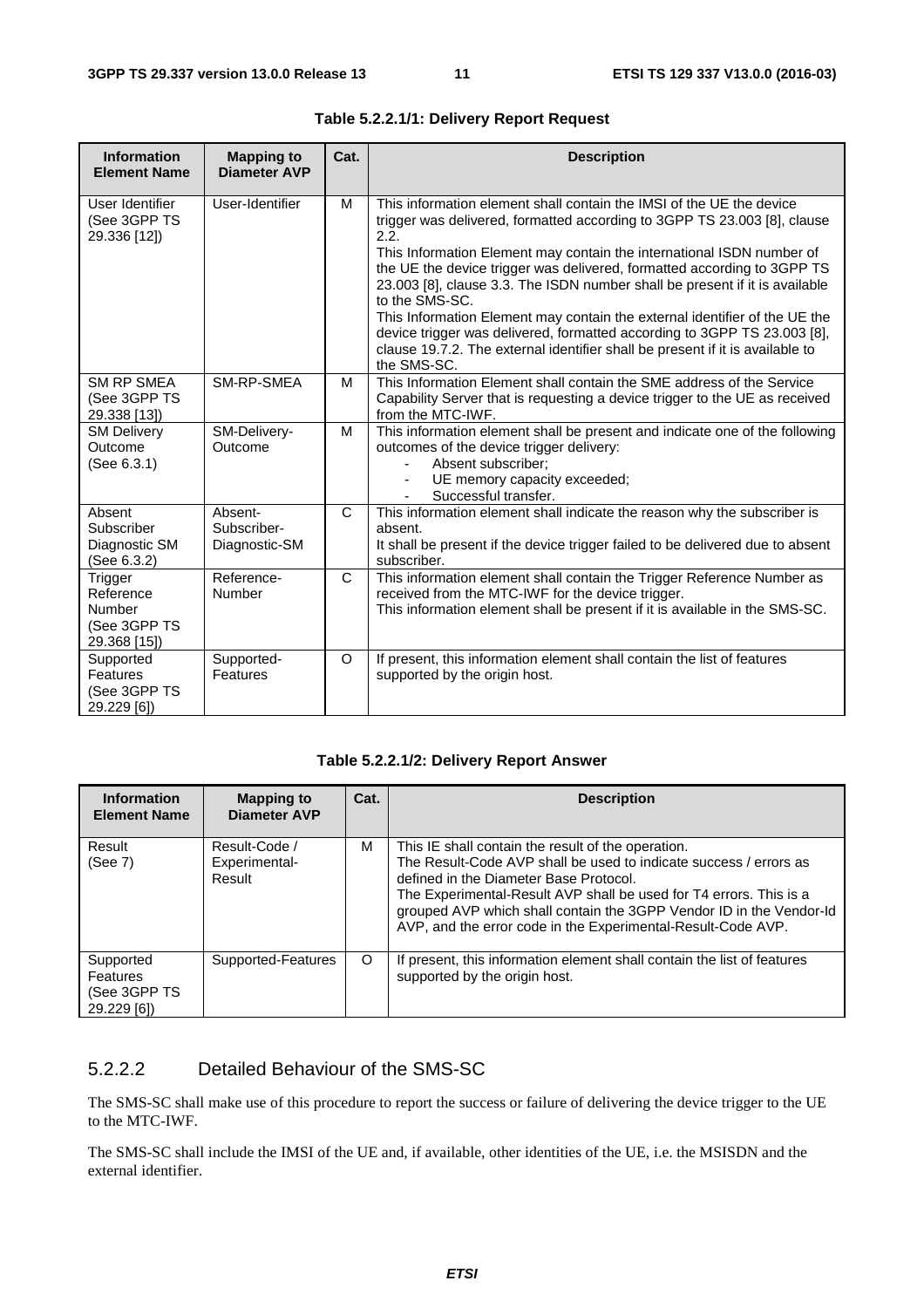#### **3GPP TS 29.337 version 13.0.0 Release 13 12 ETSI TS 129 337 V13.0.0 (2016-03)**

The SMS-SC shall include the External Identifier of the UE if the SMS-SC received it from MTC-IWF in the device trigger request message.

The SMS-SC shall include an SM-RP-SMEA AVP that contains the SME address of the Service Capability Server that requested the device trigger to the UE as received from the MTC-IWF in the device trigger request message.

The SMS-SC shall include an SM-Delivery-Outcome-T4 AVP that contains the outcome of the success or failure of delivering the device trigger to the UE.

The SMS-SC shall include an Absent-Subscriber-Diagnostic-T4 AVP that contains the reason why the subscriber is absent if the device trigger failed to be delivered due to absent subscriber.

#### 5.2.2.3 Detailed Behaviour of the MTC-IWF

The MTC-IWF shall return a Result Code of DIAMETER\_SUCCESS to the SMS-SC.

## 6 Protocol Specification and Implementation

### 6.1 General

### 6.1.1 Use of Diameter Base Protocol

The Diameter Base Protocol as specified in IETF RFC 3588 [3] shall apply except as modified by the defined support of the methods and the defined support of the commands and AVPs, result and error codes as specified in this specification. Unless otherwise specified, the procedures (including error handling and unrecognised information handling) shall be used unmodified.

### 6.1.2 Securing Diameter Messages

For secure transport of Diameter messages, see 3GPP TS 33.210 [4]

### 6.1.3 Accounting Functionality

Accounting functionality (Accounting Session State Machine, related command codes and AVPs) shall not be used on the T4 interface.

### 6.1.4 Use of Sessions

Between the MTC-IWF and the SMS-SC, Diameter sessions shall be implicitly terminated. An implicitly terminated session is one for which the server does not maintain state information. The client shall not send any re-authorization or session termination requests to the server.

The Diameter base protocol includes the Auth-Session-State AVP as the mechanism for the implementation of implicitly terminated sessions.

The client (server) shall include in its requests (responses) the Auth-Session-State AVP set to the value NO\_STATE\_MAINTAINED (1), as described in IETF RFC 3588 [3]. As a consequence, the server shall not maintain any state information about this session and the client shall not send any session termination request. Neither the Authorization-Lifetime AVP nor the Session-Timeout AVP shall be present in requests or responses.

### 6.1.5 Transport Protocol

Diameter messages over the T4 interface shall make use of SCTP, see IETF RFC 4960 [5].

## 6.1.6 Routing Considerations

This clause specifies the use of the Diameter routing AVPs Destination-Realm and Destination-Host.

The T4 reference point is defined as an intra-operator interface, and both MTC-IWF and the SMS-SC are located in the same network domain. If the MTC-IWF knows the address/name of the SMS-SC for a certain user, both the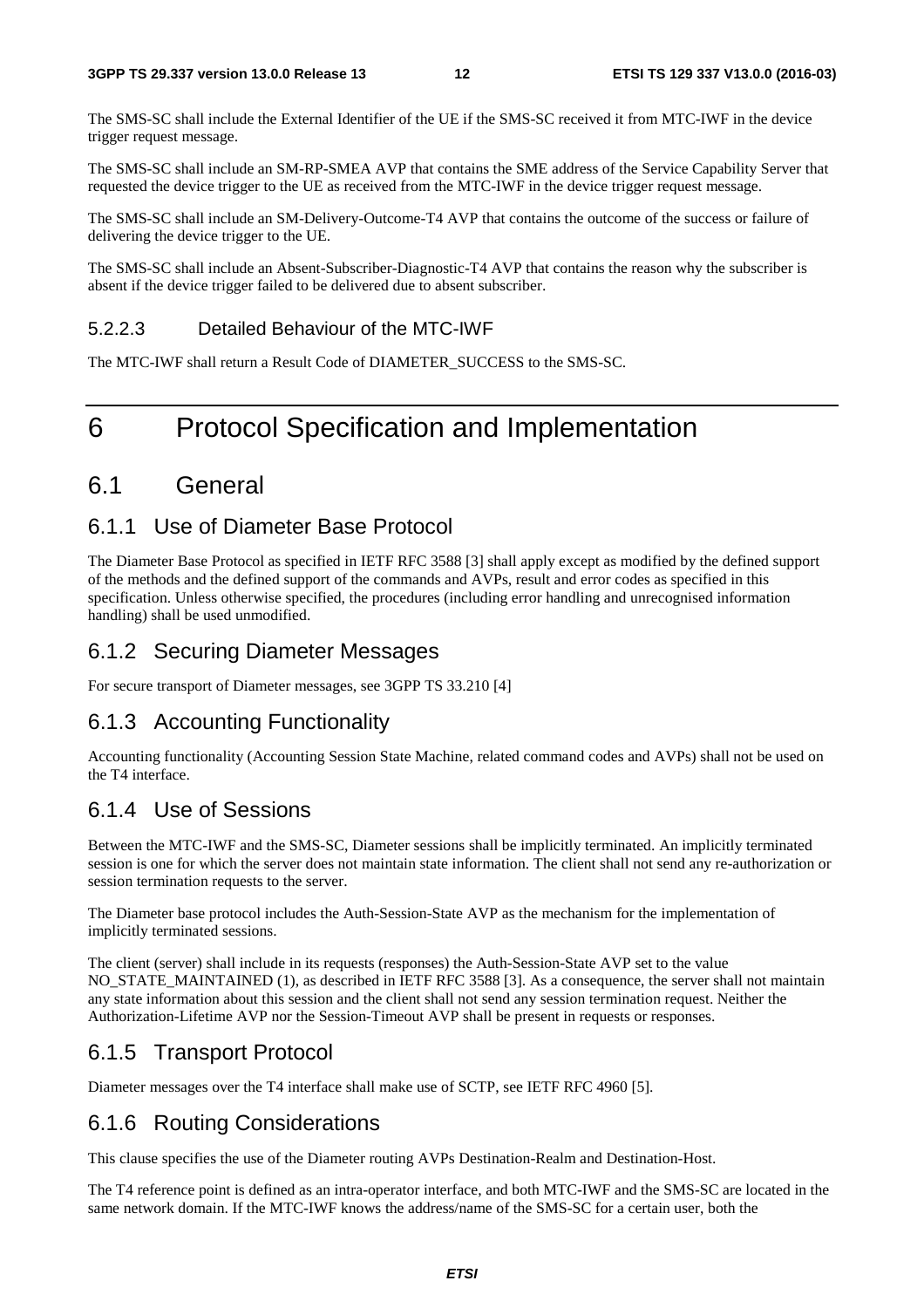Destination-Realm and Destination-Host AVPs shall be present in the request. Otherwise, the Destination-Realm AVP shall be present and the command shall be routed to the next Diameter node. Consequently, the Destination-Host AVP is declared as optional in the ABNF for all requests initiated by the MTC-IWF.

The SMS-SC obtains the Destination-Host AVP to use in requests towards the MTC-IWF, from the Origin-Host AVP received in previous requests from the MTC-IWF. Consequently, the Destination-Host AVP is declared as mandatory in the ABNF for all requests initiated by the SMS-SC.

If the Vendor-Specific-Application-ID AVP is received in any of the commands, it may be ignored by the receiving node, and it shall not be used for routing purposes.

NOTE: The Vendor-Specific-Application-ID can be included as an optional AVP in all commands in order to ensure interoperability with diameter agents following a strict implementation of IETF RFC 3588 [3], by which messages not including this AVP will be rejected. IETF RFC 3588 [3] indicates that the AVP shall be present in all proxiable commands, such as those defined in this specification, despite the fact that the contents of this AVP are redundant since the Application ID is already present in the command header. This AVP may be removed in subsequent revisions of this specification, once the diameter base protocol is updated accordingly.

#### 6.1.7 Advertising Application Support

The MTC-IWF and SMS-SC shall advertise support of the Diameter T4 Application by including the value of the application identifier in the Auth-Application-Id AVP within the Vendor-Specific-Application-Id grouped AVP of the Capabilities-Exchange-Request and Capabilities-Exchange-Answer commands.

The vendor identifier value of 3GPP (10415) shall be included in the Supported-Vendor-Id AVP of the Capabilities-Exchange-Request and Capabilities-Exchange-Answer commands, and in the Vendor-Id AVP within the Vendor-Specific-Application-Id grouped AVP of the Capabilities-Exchange-Request and Capabilities-Exchange-Answer commands.

The Vendor-Id AVP included in Capabilities-Exchange-Request and Capabilities-Exchange-Answer commands that is not included in the Vendor-Specific-Application-Id AVPs as described above shall indicate the manufacturer of the Diameter node as per IETF RFC 3588 [3].

#### 6.1.8 Diameter Application Identifier

The T4 interface protocol shall be defined as an IETF vendor specific Diameter application, where the vendor is 3GPP. The vendor identifier assigned by IANA to 3GPP (http://www.iana.org/assignments/enterprise-numbers) is 10415.

The Diameter application identifier assigned to the T4 interface application is 16777311 (allocated by IANA).

#### 6.1.9 Use of the Supported-Features AVP

When new functionality is introduced on the T4 interface, it should be defined as optional. If backwards incompatible changes cannot be avoided, the new functionality shall be introduced as a new feature and support advertised with the Supported-Features AVP. The usage of the Supported-Features AVP on the T4 interface is consistent with the procedures for the dynamic discovery of supported features as defined in clause 7.2 of 3GPP TS 29.229 [6].

When extending the application by adding new AVPs for a feature, the new AVPs shall have the M bit cleared and the AVP shall not be defined mandatory in the command ABNF.

As defined in 3GPP TS 29.229 [6], the Supported-Features AVP is of type grouped and contains the Vendor-Id, Feature-List-ID and Feature-List AVPs. On the all reference points as specified in this specification, the Supported-Features AVP is used to identify features that have been defined by 3GPP and hence, for features defined in this document, the Vendor-Id AVP shall contain the vendor ID of 3GPP (10415). If there are multiple feature lists defined for the reference point, the Feature-List-ID AVP shall differentiate those lists from one another.

The Table 6.3.5 defines the features applicable to the T4 reference point for the feature list with a Feature-List-ID of 1.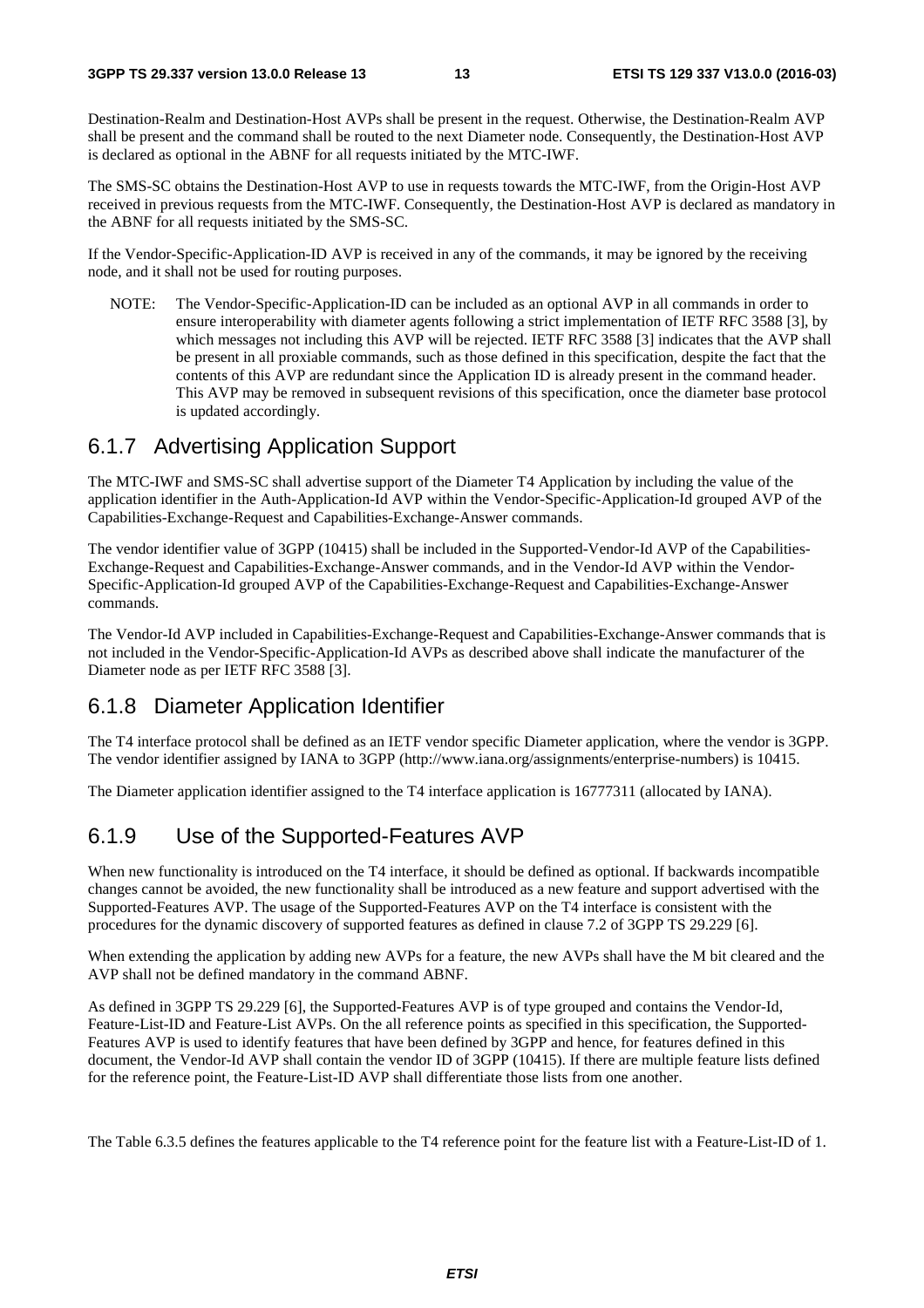### 6.2 Commands

#### 6.2.1 Introduction

This section defines the Command code values and related ABNF for each command described in this specification.

#### 6.2.2 Command-Code Values

This section defines Command-Code values for the T4 interface application as allocated by IANA.

Every command is defined by means of the ABNF syntax IETF RFC 5234 [10], according to the rules in IETF RFC 3588 [3]. In the case, the definition and use of an AVP is not specified in this document, the guidelines in IETF RFC 3588 [3] shall apply.

The following Command Codes are defined in this specification:

| Table 7.2.2/1: Command-Code values for T4 |                       |  |  |  |
|-------------------------------------------|-----------------------|--|--|--|
| Command-Name                              | Abbreviation Code Sec |  |  |  |

| <b>Command-Name</b>     | <b>Abbreviation</b> | Code          | <b>Section</b> |
|-------------------------|---------------------|---------------|----------------|
| Device-Trigger-Request  | <b>DTR</b>          | 8388643       | 6.2.3          |
| Device-Trigger- Answer  | <b>DTA</b>          | 8388643 6.2.4 |                |
| Delivery-Report-Request | <b>DRR</b>          | 8388644       | 6.2.5          |
| Delivery-Report-Answer  | <b>DRA</b>          | 8388644       | 6.2.6          |

For these commands, the Application-ID field shall be set to 16777311 (application identifier of the T4 interface application, allocated by IANA).

#### 6.2.3 Device-Trigger-Request (DTR) Command

The Device-Trigger-Request (DTR) command, indicated by the Command-Code field set to 8388643 and the "R" bit set in the Command Flags field, is sent from the MTC-IWF to the SMS-SC.

Message Format

 $\langle$  Device-Trigger-Request  $\rangle$  ::= $\langle$  Diameter Header: 8388643, REQ, PXY, 16777311 $\rangle$ 

< Session-Id > { Auth-Session-State } { Origin-Host } { Origin-Realm } [ Destination-Host ] { Destination-Realm } { User-Identifier } { SM-RP-SMEA } { Payload } [ Serving-Node ] \*[ Additional-Serving-Node ] [ Reference-Number ] [ Validity-Time ] [ Priority-Indication ] [ SMS-Application-Port-ID ] [ Old-Rference-Number ] [ Trigger-Action ] \*[ Supported-Features ] \*[ AVP ] \*[ Proxy-Info ] \*[ Route-Record ]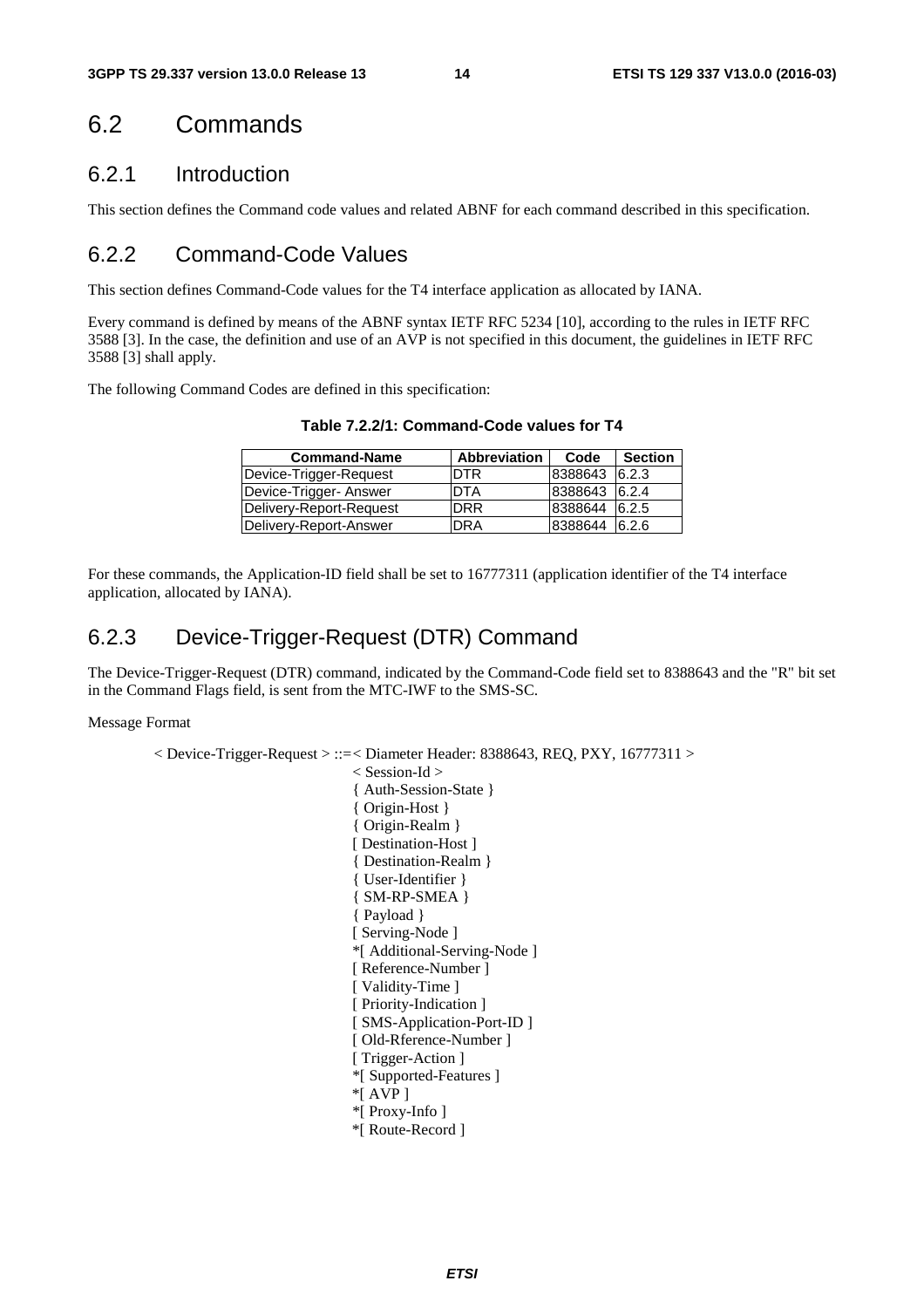### 6.2.4 Device-Trigger-Answer (DTA) Command

The Device-Trigger-Answer (DTA) command, indicated by the Command-Code field set to 8388643 and the "R" bit cleared in the Command Flags field, is sent from the SMS-SC to the MTC-IWF.

Message Format

 $\langle$  Device-Trigger-Answer  $> ::=$   $\langle$  Diameter Header: 8388643, PXY, 16777311  $>$ < Session-Id > [ Vendor-Specific-Application-Id ] [ Result-Code ] [ Experimental-Result ] [ MTC-Error-Diagnostic ] { Auth-Session-State } { Origin-Host } { Origin-Realm } [ Old-Reference-Number ] [ Trigger-Action ] \*[ Supported-Features ] \*[ AVP ] \*[ Failed-AVP ] \*[ Proxy-Info ] \*[ Route-Record ]

#### 6.2.5 Delivery-Report-Request (DRR) Command

The Delivery-Report-Request (DRR) command, indicated by the Command-Code field set to 8388644 and the "R" bit set in the Command Flags field, is sent from the SMS-SC to the MTC-IWF.

#### Message Format

 $\langle$  Delivery-Report-Request  $\rangle$  ::=  $\langle$  Diameter Header: 8388644, REQ, PXY, 16777311  $\rangle$ < Session-Id > { Auth-Session-State } { Origin-Host } { Origin-Realm } { Destination-Host } { Destination-Realm } { User-Identifier } { SM-RP-SMEA } { SM-Delivery-Outcome-T4 } [ Absent-Subscriber-Diagnostic-T4 ] [ Reference-Number ] \*[ Supported-Features ] \*[ AVP ] \*[ Proxy-Info ] \*[ Route-Record ]

#### 6.2.6 Delivery-Report-Answer (DRA) Command

The Delivery-Report-Answer (DRA) command, indicated by the Command-Code field set to 8388644 and the "R" bit cleared in the Command Flags field, is sent from the MTC-IWF to the SMS-SC.

#### Message Format

 $\langle$  Delivery-Report-Answer  $> ::= \langle$  Diameter Header: 8388644, PXY, 16777311  $>$ < Session-Id > [ Vendor-Specific-Application-Id ] [ Result-Code ] [ Experimental-Result ] { Auth-Session-State } { Origin-Host } { Origin-Realm }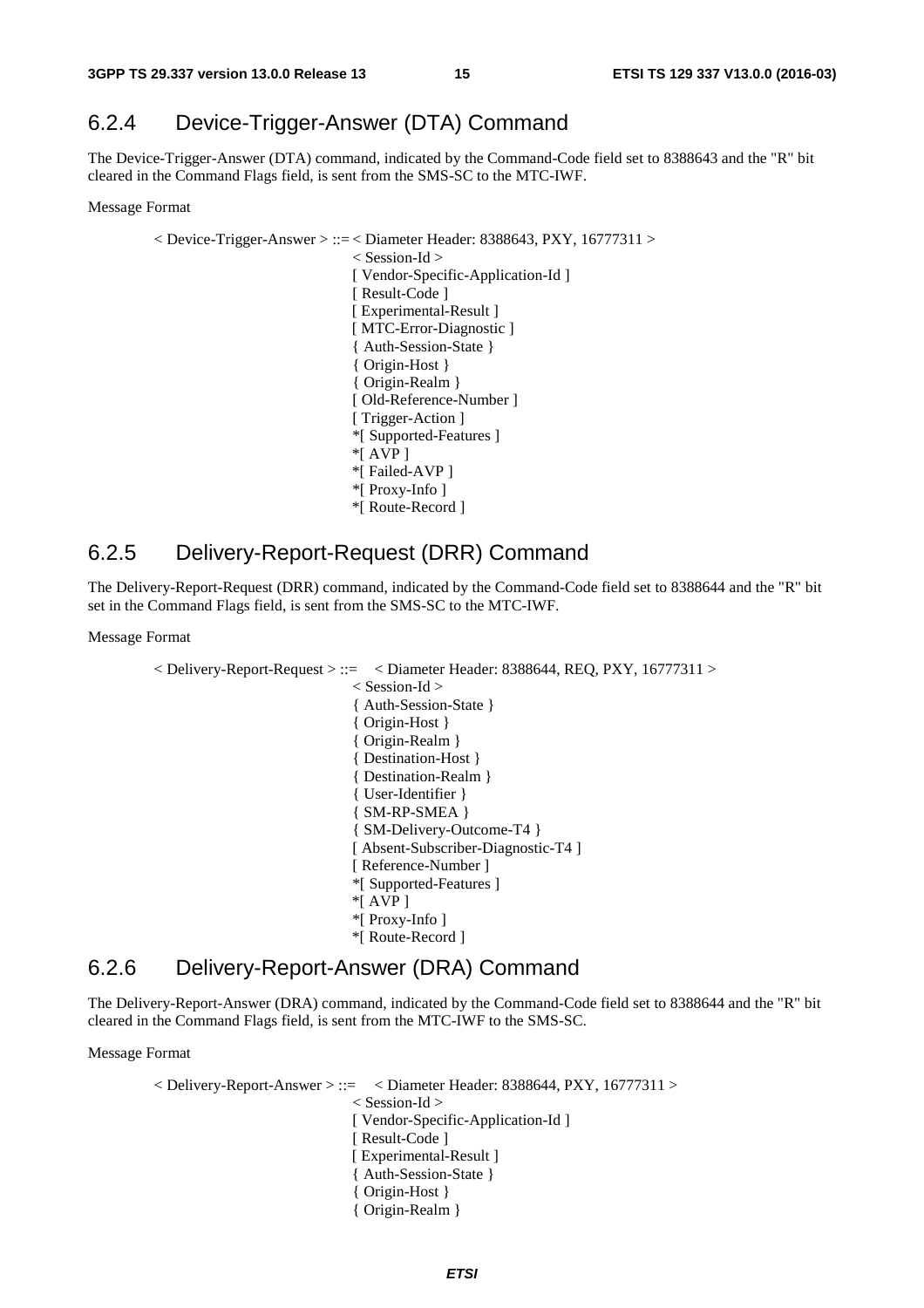shall ignore the M-bit.

\*[ Supported-Features ] \*[ AVP ] \*[ Failed-AVP ] \*[ Proxy-Info ] \*[ Route-Record ]

### 6.3 AVPs

The following table specifies the Diameter AVPs defined for the T4 interface protocol, their AVP Code values, types, possible flag values and whether or not the AVP may be encrypted. The Vendor-ID header of all AVPs defined in this specification shall be set to 3GPP (10415).

| Table 6.3.1/1: T4 specific Diameter AVPs |
|------------------------------------------|
|------------------------------------------|

|                                                                                                                             |                 |         |                                             |  | <b>AVP Flag rules</b> |     |                |
|-----------------------------------------------------------------------------------------------------------------------------|-----------------|---------|---------------------------------------------|--|-----------------------|-----|----------------|
| <b>Attribute Name</b>                                                                                                       | <b>AVP Code</b> |         | Section Value Type Must May Should Must May |  |                       |     |                |
|                                                                                                                             |                 | defined |                                             |  | not                   | not | <b>IEncr.</b>  |
| SM-Delivery-Outcome-T4                                                                                                      | 3200            | 6.3.1   | Enumerated M, V                             |  |                       |     | lNo.           |
| Absent-Subscriber-Diagnostic-T4                                                                                             | 3201            | 6.3.2   | <b>IEnumeratedIM.</b> V                     |  |                       |     | No.            |
| Trigger-Action                                                                                                              | 3202            | 6.3.6   | Unsigned 32 V                               |  |                       | ıм  | <b>No</b>      |
| MTC-Error-Diagnostic                                                                                                        | 3203            | 6.3.7   | Unsigned 32 V                               |  |                       | ıм  | N <sub>o</sub> |
| NOTE 1: The AVP header bit denoted as "M", indicates whether support of the AVP is required. The AVP header bit             |                 |         |                                             |  |                       |     |                |
| denoted as "V", indicates whether the optional Vendor-ID field is present in the AVP header. For further                    |                 |         |                                             |  |                       |     |                |
| details, see IETF RFC 3588 [3].                                                                                             |                 |         |                                             |  |                       |     |                |
| NOTE 2: If the M-bit is set for an AVP and the receiver does not understand the AVP, it shall return a rejection. If the M- |                 |         |                                             |  |                       |     |                |
| bit is not set for an AVP, the receiver shall not return a rejection, whether or not it understands the AVP. If the         |                 |         |                                             |  |                       |     |                |
| receiver understands the AVP but the M-bit value does not match with the definition in this table, the receiver             |                 |         |                                             |  |                       |     |                |

The following table specifies the Diameter AVPs re-used by the T4 interface protocol from existing Diameter Applications, including a reference to their respective specifications and when needed, a short description of their use within T4.

Any other AVPs from existing Diameter Applications, except for the AVPs from Diameter Base Protocol, do not need to be supported. The AVPs from Diameter Base Protocol are not included in table 6.3.1/2, but they may be re-used for the T4 protocol.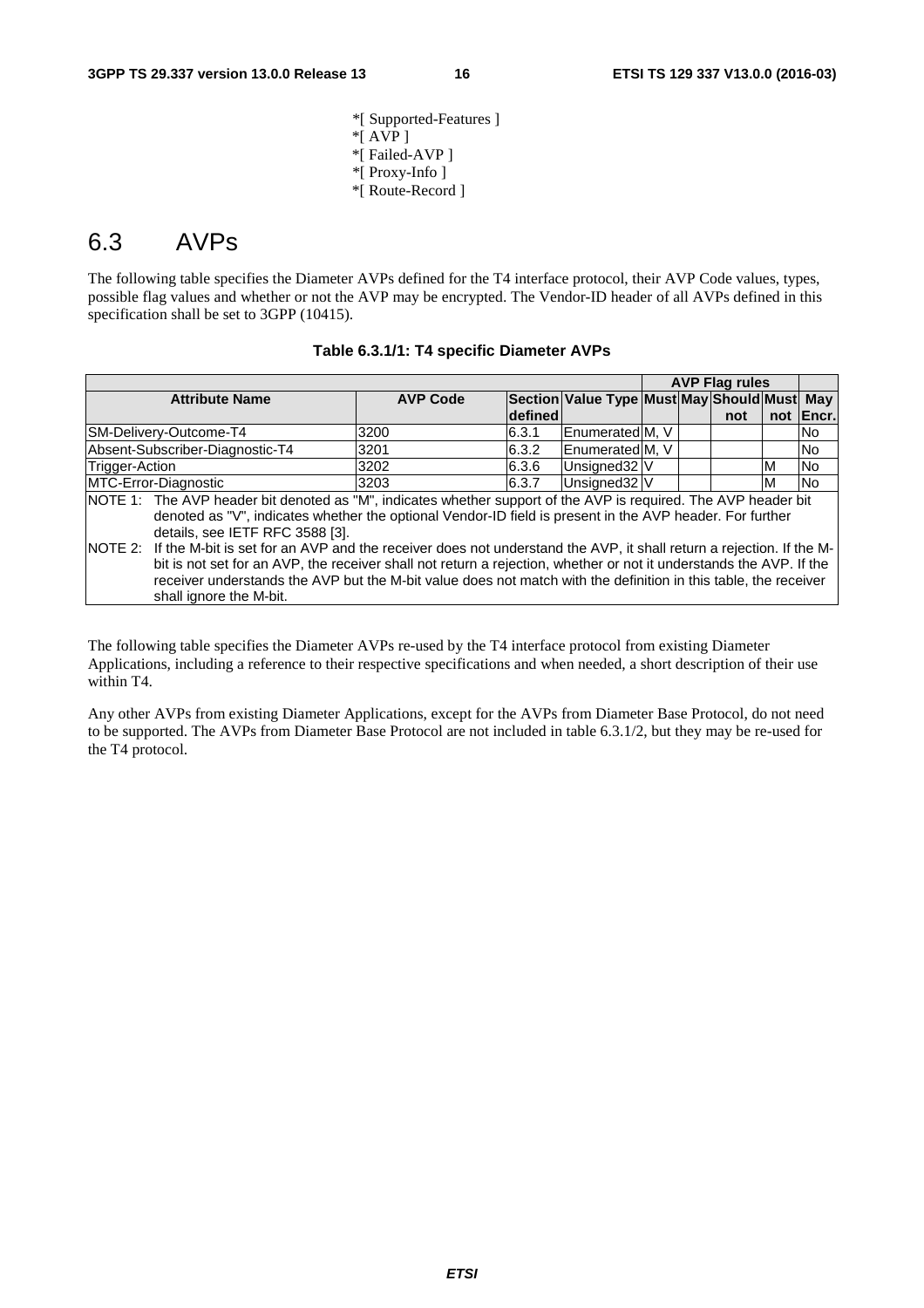| <b>Attribute</b><br><b>Name</b>                                                                                                                                                                                                                                                                                                                                                                                                                                                                                                                                                                                      | <b>Reference</b>    | <b>Comments</b> | M-bit |  |
|----------------------------------------------------------------------------------------------------------------------------------------------------------------------------------------------------------------------------------------------------------------------------------------------------------------------------------------------------------------------------------------------------------------------------------------------------------------------------------------------------------------------------------------------------------------------------------------------------------------------|---------------------|-----------------|-------|--|
| User-<br>Identifier                                                                                                                                                                                                                                                                                                                                                                                                                                                                                                                                                                                                  | 3GPP TS 29.336 [12] |                 |       |  |
| SM-RP-<br><b>SMEA</b>                                                                                                                                                                                                                                                                                                                                                                                                                                                                                                                                                                                                | 3GPP TS 29.338 [13] |                 |       |  |
| Payload                                                                                                                                                                                                                                                                                                                                                                                                                                                                                                                                                                                                              | 3GPP TS 29.368 [15] |                 |       |  |
| Serving-<br>Node                                                                                                                                                                                                                                                                                                                                                                                                                                                                                                                                                                                                     | 3GPP TS 29.173 [14] | See 6.3.3       |       |  |
| Additional-<br>Serving-<br>Node                                                                                                                                                                                                                                                                                                                                                                                                                                                                                                                                                                                      | 3GPP TS 29.173 [14] | See 6.3.4       |       |  |
| Reference-<br>Number                                                                                                                                                                                                                                                                                                                                                                                                                                                                                                                                                                                                 | 3GPP TS 29.368 [15] |                 |       |  |
| Old-<br>Reference-<br>Number                                                                                                                                                                                                                                                                                                                                                                                                                                                                                                                                                                                         | 3GPP TS 29.368 [15] |                 |       |  |
| Validity-<br>Time                                                                                                                                                                                                                                                                                                                                                                                                                                                                                                                                                                                                    | IETF RFC 4006 [17]  |                 |       |  |
| Priority-<br>Indication                                                                                                                                                                                                                                                                                                                                                                                                                                                                                                                                                                                              | 3GPP TS 29.368 [15] |                 |       |  |
| SMS-<br>Application-<br>Port-ID                                                                                                                                                                                                                                                                                                                                                                                                                                                                                                                                                                                      | 3GPP TS 29.368 [15] |                 |       |  |
| Supported-<br>Features                                                                                                                                                                                                                                                                                                                                                                                                                                                                                                                                                                                               | 3GPP TS 29.229 [6]  |                 |       |  |
| Feature-<br>List-ID                                                                                                                                                                                                                                                                                                                                                                                                                                                                                                                                                                                                  | 3GPP TS 29.229 [6]  |                 |       |  |
| Feature-<br>List                                                                                                                                                                                                                                                                                                                                                                                                                                                                                                                                                                                                     | 3GPP TS 29.229 [6]  |                 |       |  |
| IP-SM-GW-<br>Name                                                                                                                                                                                                                                                                                                                                                                                                                                                                                                                                                                                                    | 3GPP TS 29.336 [12] |                 |       |  |
| IP-SM-GW-<br>Realm                                                                                                                                                                                                                                                                                                                                                                                                                                                                                                                                                                                                   | 3GPP TS 29.336 [12] |                 |       |  |
| IP-SM-GW-<br>Number                                                                                                                                                                                                                                                                                                                                                                                                                                                                                                                                                                                                  | 3GPP TS 29.336 [12] |                 |       |  |
| MME-<br>Number-<br>for-MT-<br><b>SMS</b>                                                                                                                                                                                                                                                                                                                                                                                                                                                                                                                                                                             | 3GPP TS 29.272 [16] |                 |       |  |
| NOTE 1:<br>The M-bit settings for re-used AVPs override those of the defining specifications that are referenced. Values<br>include: "Must set", "Must not set". If the M-bit setting is blank, then the defining specification applies.<br>NOTE 2:<br>If the M-bit is set for an AVP and the receiver does not understand the AVP, it shall return a rejection. If the M-<br>bit is not set for an AVP, the receiver shall not return a rejection, whether or not it understands the AVP. If the<br>receiver understands the AVP but the M-bit value does not match with the definition in this table, the receiver |                     |                 |       |  |

|  | Table 6.3.1/2: T4 re-used Diameter AVPs |
|--|-----------------------------------------|
|--|-----------------------------------------|

### 6.3.1 SM-Delivery-Outcome-T4

The SM-Delivery-Outcome-T4 AVP is of type Enumerated and indicates the outcomes of the device trigger delivery. The following values are defined:

ABSENT\_SUBSCRIBER (0)

shall ignore the M-bit.

This value is used when the device trigger delivery failed due to absent subscriber.

UE\_MEMORY\_CAPACITY\_EXCEEDED (1)

This value is used when the device trigger delivery failed due to UE memory capacity exceeded.

#### SUCCESSFUL\_TRANSFER (2)

This value is used when the device trigger delivery is successfully transferred to the UE.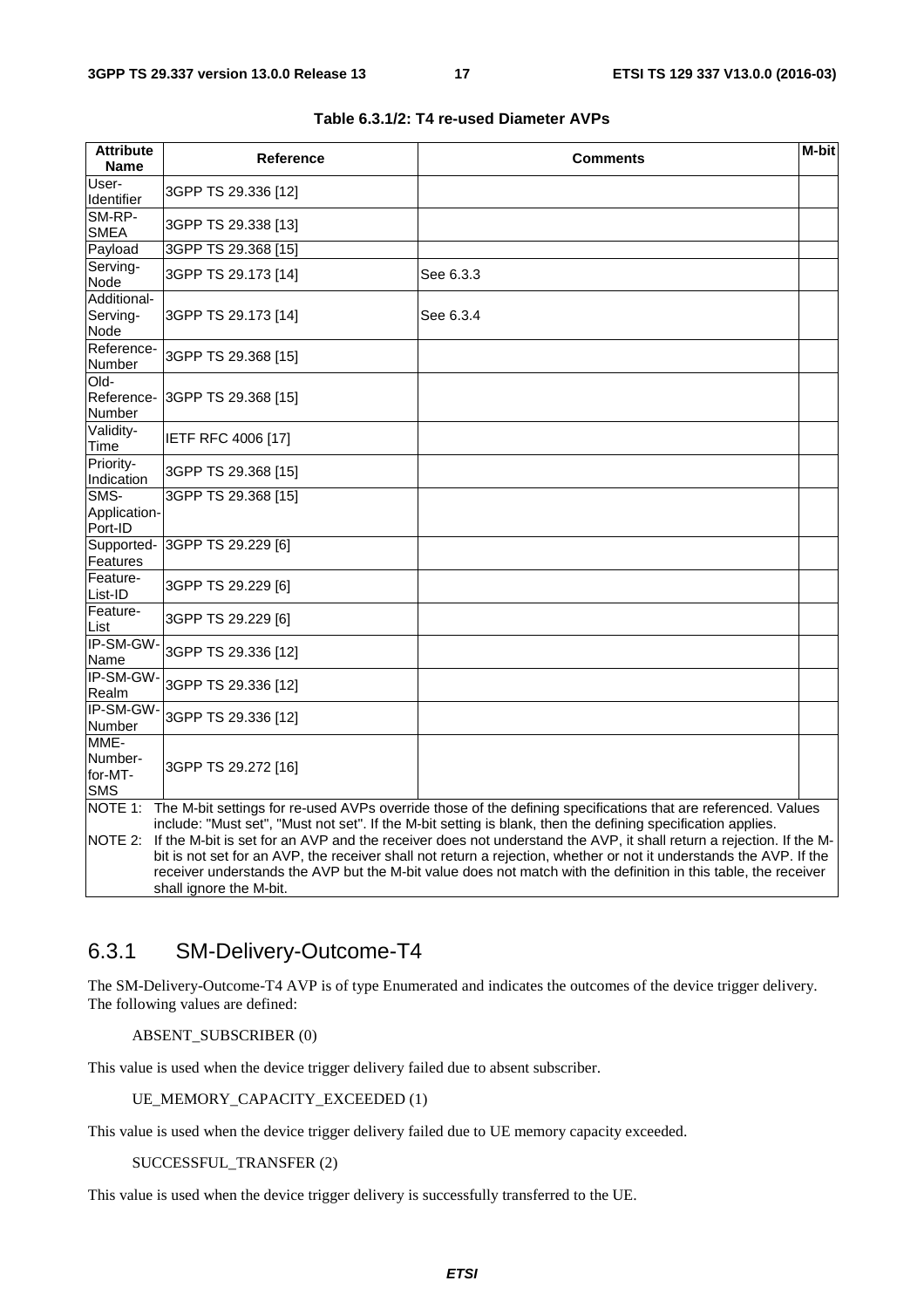VALIDITY\_TIME\_EXPIRED (3)

This value is used when the message was deleted in the SMS-SC due to expiration of the validity time.

#### 6.3.2 Absent-Subscriber-Diagnostic-T4

The Absent-Subscriber-Diagnostic-T4 AVP is of type Enumerated and indicates the reason why the subscriber is absent if the device trigger failed to be delivered due to absent subscriber. The following values are defined:

NO\_PAGING\_RESPONSE (0)

This value is used when there is no paging response via some of the serving nodes.

UE\_DETACHED (1)

This value is used when the UE is detached from all of the serving nodes.

UE\_DEREGISTERED (2)

This value is used when the UE is deregistered in the network.

UE\_PURGED (3)

This value is used when the UE is purged by some of the serving nodes.

ROAMING\_RESTRICTION (4)

This value is used when the UE is roaming restricted.

UNIDENTIFIED\_SUBSCRIBER (5)

This value is used when the user is unidentified in all of the serving nodes.

#### 6.3.3 Serving-Node

The Serving-Node AVP is of type Grouped and it shall contain the name/number of the serving node to be used for T4 triggering. It is originally defined in 3GPP TS 29.173 [8].

Serving-Node ::= <AVP header: 2401 10415>

[ SGSN-Name ]

[ SGSN-Realm ]

[ SGSN-Number ]

[ MME-Name ]

[ MME-Realm ]

[ MME-Number-for-MT-SMS ]

[ MSC-Number ]

[ IP-SM-GW-Number ]

[ IP-SM-GW-Name ]

[ IP-SM-GW-Realm ]

\*[AVP]

The following combinations are allowed:

a) SGSN-Number

b) SGSN-Name & SGSN-Realm & SGSN-Number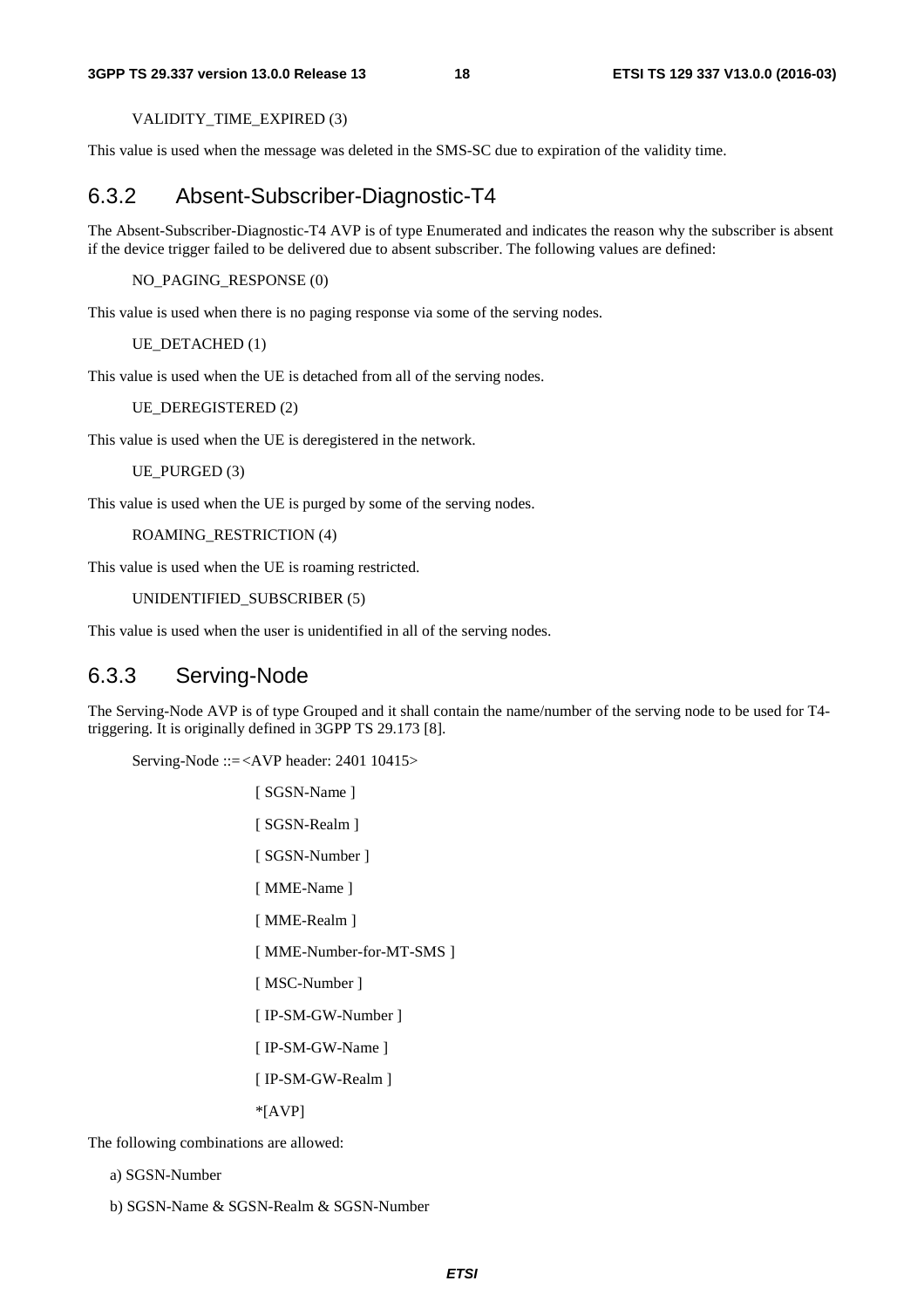c) MME-Name & MME-Realm & MME-Number-for-MT-SMS

d) MSC-Number

e) MSC-Number & MME-Name & MME-Realm

f) IP-SM-GW-Number

g) IP-SM-GW-Number & IP-SM-GW-Name & IP-SM-GW-Realm

#### 6.3.4 Additional-Serving-Node

The Additional Serving-Node AVP is of type Grouped and when present it shall contain the name/number of an additional serving node to be used for T4-triggering. It is originally defined in 3GPP TS 29.173 [8],

Additional-Serving-Node ::= <AVP header: 2406 10415> [ SGSN-Name ] [ SGSN-Realm ] [ SGSN-Number ] [ MME-Name ] [ MME-Realm ] [ MME-Number-for-MT-SMS ] [ MSC-Number ] \*[AVP]

The following combinations are allowed:

- a) SGSN-Number
- b) SGSN-Name & SGSN-Realm & SGSN-Number
- c) MME-Name & MME-Realm & MME-Number-for-MT-SMS

d) MSC-Number

e) MSC-Number & MME-Name & MME-Realm

#### 6.3.5 Supported-Feature-List AVP for the T4 application

The syntax of this AVP is defined in 3GPP TS 29.229 [6].

For the T4 application, the meaning of the bits shall be as defined in table 6.3.5 for the Supported-Feature-List-ID of 1.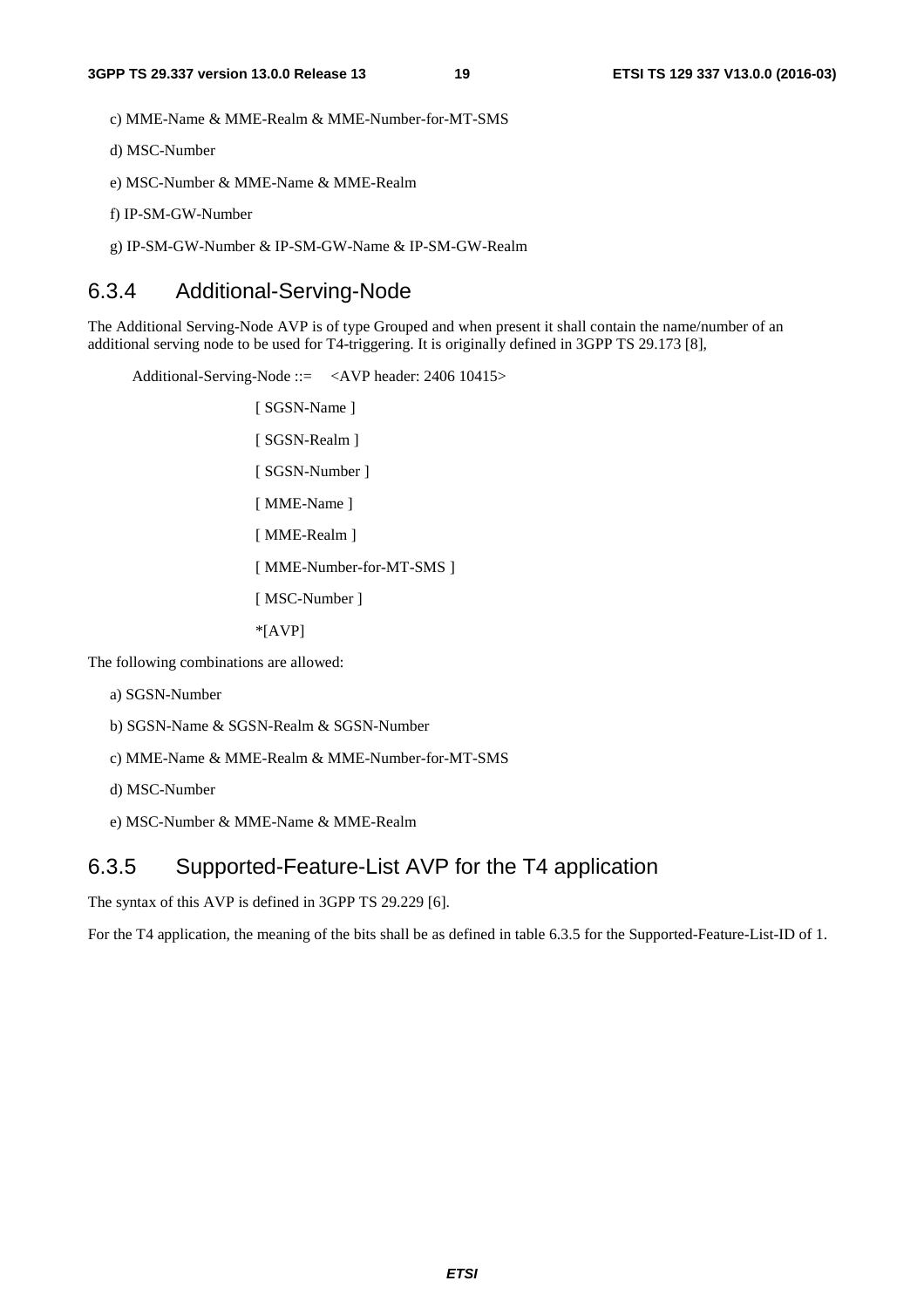| <b>Feature</b>                                                                                               | <b>Feature</b>                            | M/O      | <b>Description</b>                                                                                                                                                                                                                                                                                                                                                     |  |
|--------------------------------------------------------------------------------------------------------------|-------------------------------------------|----------|------------------------------------------------------------------------------------------------------------------------------------------------------------------------------------------------------------------------------------------------------------------------------------------------------------------------------------------------------------------------|--|
| bit                                                                                                          |                                           |          |                                                                                                                                                                                                                                                                                                                                                                        |  |
| $\Omega$                                                                                                     | Device-<br>Trigger-<br>Recall-<br>Replace | $\Omega$ | This Feature indicates the support of the applicability to support the<br>functionalty for device trigger recall and and device trigger replace.<br>This Feature is applicable for the DTR/DTA command pair<br>For recall if an MTC-IWF or SMS-SC does not indicate the support of the<br>feature the MTC-IWF shall not send device trigger recall requests to an SMS- |  |
|                                                                                                              |                                           |          | SC and send a negative reply to the SCS.<br>For Replace if an MTC-IWF or SMS-SC does not indicate the support of the<br>feature the MTC-IWF shall treat the device trigger replace as a new device<br>trigger.                                                                                                                                                         |  |
| Feature bit: The order number of the bit within the Supported-Features AVP, e.g. "1".                        |                                           |          |                                                                                                                                                                                                                                                                                                                                                                        |  |
| Feature: A short name that can be used to refer to the bit and to the feature, e.g. " Device-Trigger-Recall- |                                           |          |                                                                                                                                                                                                                                                                                                                                                                        |  |
| Replace ".                                                                                                   |                                           |          |                                                                                                                                                                                                                                                                                                                                                                        |  |
| $M/\Omega$ : Defines if the implementation of the feature is mandatory ("M") or optional (" $\Omega$ ")      |                                           |          |                                                                                                                                                                                                                                                                                                                                                                        |  |

**Table 6.3.5: Features of Feature-List-ID 1 used in T4** 

s if the implementation of the feature is mandatory ("M") or optional ("O"). Description: A clear textual description of the feature.

#### 6.3.6 Trigger-Action

The Trigger Action AVP is of type Unsigned32 and indicates the type of the device trigger. The following values are defined:

#### TRIGGER (0)

This value is used when device trigger requests the storage and sending of a new device trigger.

#### RECALL (1)

This value is used when device trigger requests the removal of a pending device trigger.

REPLACE (2)

This value is used when device trigger requests the replacement of a pending device trigger.

#### 6.3.7 MTC-Error-Diagnostic

The MTC-Error-Diagnostic AVP is of type Unsigned32. The following values are defined:

```
- ORIGINAL_MESSAGE_NOT_DELETED (0)
```
This cause should be sent if the replace failed due to the fact that the old message is pending but could not be deleted in the SMS-SC.

- NEW MESSAGE NOT STORED (1)

This cause should be sent if the replace failed due to the fact that the new message could not be stored in the SMS-SC e.g. no resource available.

## 7 Result-Code and Experimental-Result Values

### 7.1 General

This section defines result code values that shall be supported by all Diameter implementations that conform to this specification.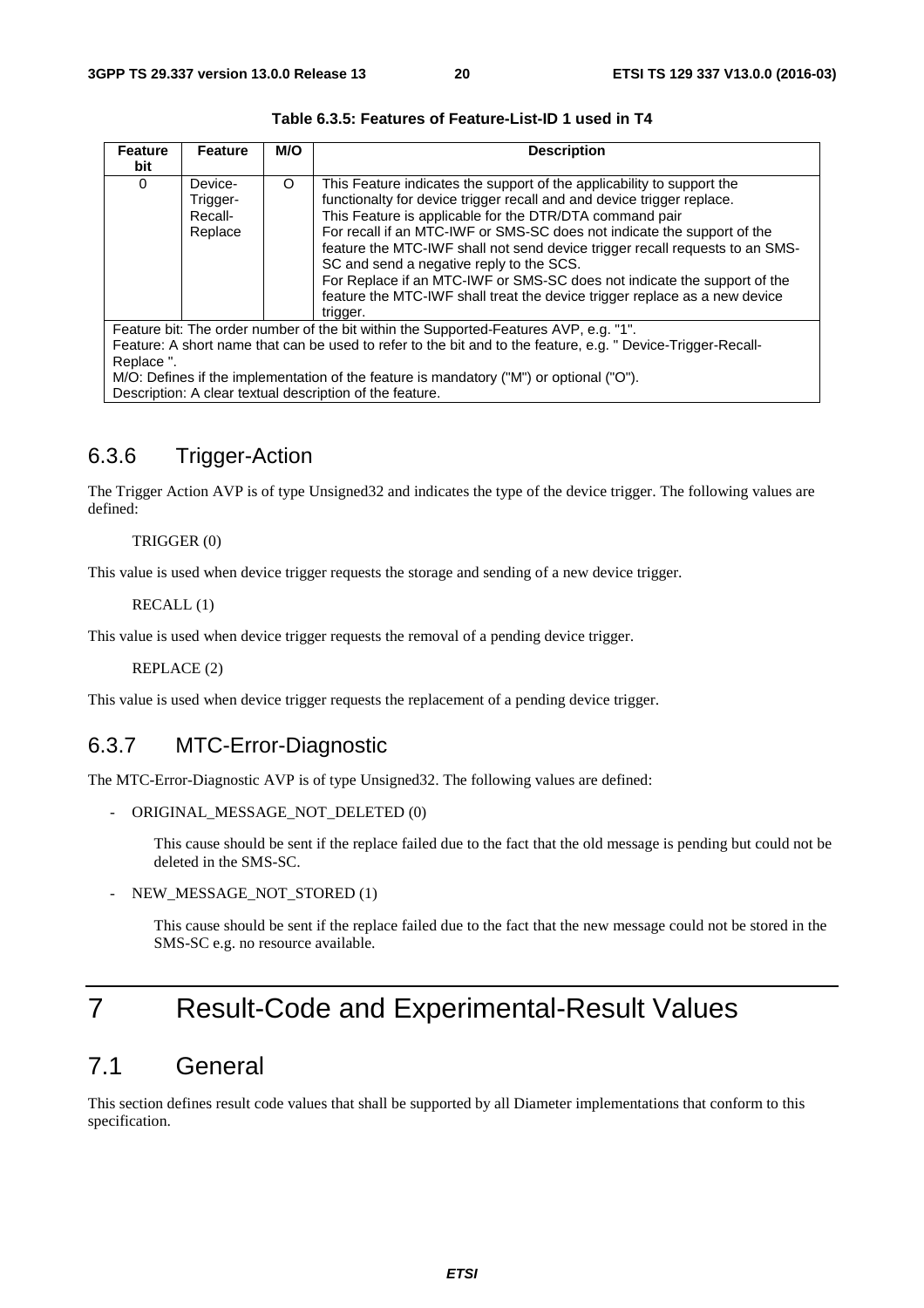### 7.2 Success

Result codes that fall within the Success category shall be used to inform a peer that a request has been successfully completed. The Result-Code AVP values defined in Diameter Base Protocol IETF RFC 3588 [3] shall be applied.

### 7.3 Permanent Failures

Errors that fall within the Permanent Failures category shall be used to inform the peer that the request has failed, and should not be attempted again. The Result-Code AVP values defined in Diameter Base Protocol IETF RFC 3588 [3] shall be applied. When one of the result codes defined here is included in a response, it shall be inside an Experimental-Result AVP and the Result-Code AVP shall be absent.

### 7.3.1 DIAMETER\_ERROR\_USER\_UNKNOWN (5001)

This result code shall be sent by the SMS-SC to indicate that the user identified by the IMSI or the MSISDN is unknown.

### 7.3.2 DIAMETER\_ERROR\_INVALID\_SME\_ADDRESS (5530)

This result code shall be sent by the SMS-SC to indicate that the SME address is invalid.

### 7.3.3 DIAMETER\_ERROR\_SC\_CONGESTION (5531)

This result code shall be sent by the SMS-SC to indicate that SC is congested and unable to deliver the device trigger request.

#### 7.3.4 Void

## 7.3.5 DIAMETER\_ERROR\_TRIGGER\_REPLACE\_FAILURE (5533)

This result code shall be sent by the SMS-SC to indicate that trigger replace has failed to delete the old message and/or to store the new message.

### 7.3.6 DIAMETER\_ERROR\_TRIGGER\_RECALL\_FAILURE (5534)

This result code shall be sent by the SMS-SC to indicate that trigger recall has failed.

#### 7.3.7 DIAMETER\_ERROR\_ORIGINAL\_MESSAGE\_NOT\_PENDING (5535)

This result code shall be sent by the SMS-SC to indicate that trigger recall or replace has failed because the original message to be recalled or replaced is not stored any more in the SMS-SC.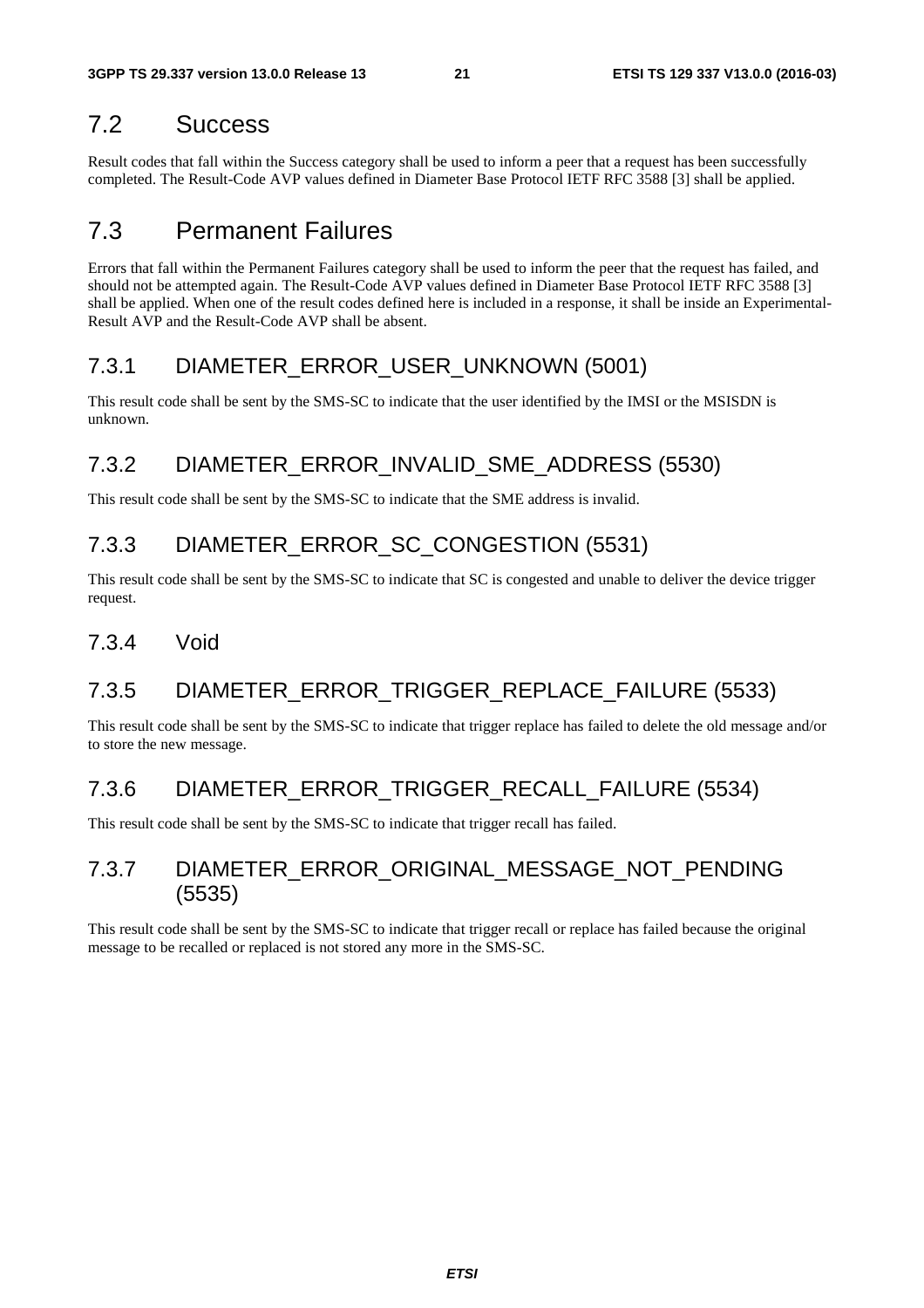## Annex A (informative): Change history

| <b>Change history</b> |              |                 |    |                |                                                                                 |        |                     |
|-----------------------|--------------|-----------------|----|----------------|---------------------------------------------------------------------------------|--------|---------------------|
| <b>Date</b>           | TSG#         | <b>TSG Doc.</b> | CR | Rev            | Subject/Comment                                                                 | Old    | <b>New</b>          |
| 2012-09               | CT#57        | CP-120486       |    |                | TS prsented for information and approval                                        | 1.0.0  | 11.0.0              |
| 2012-12               | CT#58        | CP-120731 0001  |    | $\overline{2}$ | T4 Device Triggering via IMS                                                    | 11.0.0 | 11.1.0              |
|                       |              | CP-120731 0002  |    | 1              | MWD update                                                                      |        |                     |
|                       |              | CP-120731 0003  |    | 1              | Add Reference for the Information Elements                                      |        |                     |
|                       |              | CP-120731 0004  |    | 3              | <b>Removal of Editor"s Notes</b>                                                |        |                     |
| 2013-03               | CT#59        | CP-130028 0005  |    |                | Application Port ID in T4                                                       | 11.1.0 | 11.2.0              |
| 2013-06               | CT#60        | CP-130297 0006  |    |                | Delivery-Report-Request/Answer Description                                      | 11.2.0 | 11.3.0              |
| 2013-06               | CT#60        | CP-130300 0007  |    | $\mathbf{1}$   | T4 complements related to Diameter for SMS with<br><b>SGSN</b>                  | 11.3.0 | 12.0.0              |
| 2014-03               | CT#63        | CP-140180 0008  |    | 3              | Protocol enhancements for the support of device recall<br>and replace procedure | 12.0.0 | 12.1.0              |
| 2014-06               | CT#64        | CP-140251 0010  |    | $\overline{2}$ | Handling of error scenarios on trigger replace                                  | 12.1.0 | 12.2.0              |
|                       |              | CP-140251 0011  |    | $\overline{2}$ | Error handling, MTC error diagnostic                                            |        |                     |
| $2014 - 09$           | CT#65        | CP-140508 0012  |    | 1              | Reporting of Validity period of the trigger message<br>expired in SMS-SC        | 12.2.0 | 12.3.0              |
| 2014-12               | CT#66        | CP-140792 0014  |    | $\mathbf{1}$   | Trigger action in device trigger request                                        | 12.3.0 | $\overline{12.4.0}$ |
| 2015-06               | CT#68        | CP-150247 0016  |    |                | Payload T4 parameter                                                            | 12.4.0 | 12.5.0              |
|                       |              | CP-150247 0020  |    |                | SCS address for SMS over T4                                                     |        |                     |
|                       |              | CP-150248 0018  |    | $\mathbf{1}$   | IP-SM-GW-Realm                                                                  |        |                     |
| 2015-09               | CT#69        | CP-150429 0023  |    |                | AVP names corrections                                                           | 12.5.0 | 12.6.0              |
| $2015 - 12$           | <b>CT#70</b> | CP-150746 0025  |    | $\overline{2}$ | Destination Host in the DTR command, IMSI presence                              | 12.6.0 | 12.7.0              |
| 2015-12               | CT#70        |                 |    |                | Automatic upgrade from previous Release version<br>12.7.0                       | 12.7.0 | 13.0.0              |